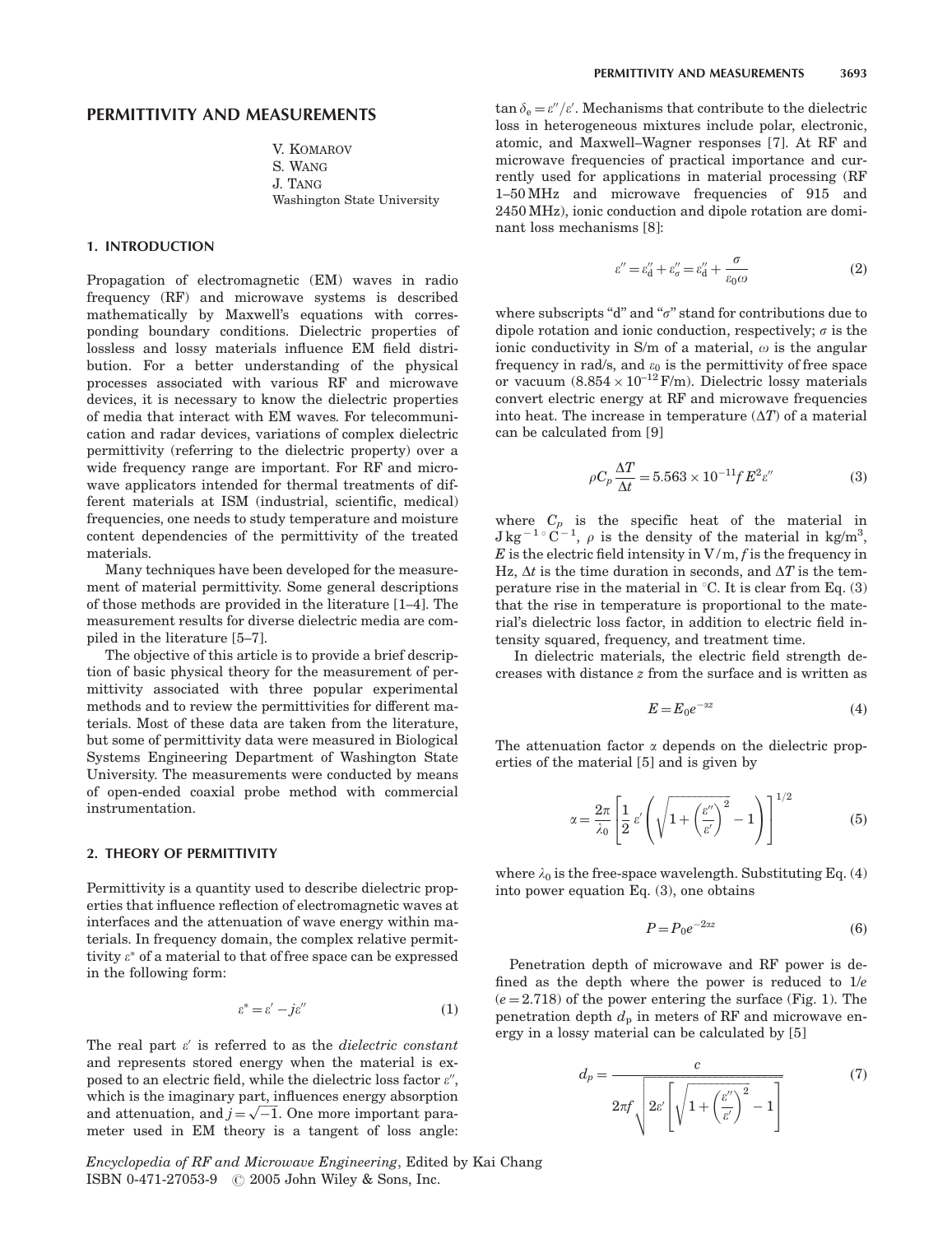

Figure 1. Typical penetration depth inside a large-sized material (larger than the wavelength).

where c is the speed of light in free space  $(3 \times 10^8 \text{ m/s})$ . After obtaining the dielectric properties, the penetration depths of electromagnetic energy into selected materials can be calculated at the required frequency. Given fixed dielectric properties, the penetration depth of a material is inversely proportional to frequency. It is, therefore, expected that in general deeper penetration corresponds to lower frequencies, and that higher frequencies result in greater surface heating. It should be noted that the dielectric properties of lossy materials vary with frequency but penetration depth does not vary exactly as  $1/f$ . Nevertheless, EM waves with short wavelength do not penetrate deeply into most moist media [7], where the dielectric constants and loss factors are relatively high.

#### 2.1. Frequency Effect

Dielectric properties of materials are affected by many factors, including frequency, temperature, and moisture content. Dielectric properties can vary significantly with frequency, which will be discussed in detail in this section. The frequency-dependent trend of dielectric properties can provide important information of the material characteristics. In theory, electric conduction and various polarization mechanisms (including dipole, electronic, ionic, and Maxwell–Wagner) contribute to the dielectric loss factor (Fig. 2). For moist dielectric materials ionic conductivity plays a major role at lower frequencies (e.g.,  $<$  200 MHz), whereas both ionic conductivity and dipole rotation of free water play a combined role at microwave frequencies. Maxwell–Wagner polarization arises from buildup of charges in the interface between components in heterogeneous systems. The Maxwell–Wagner polarization effect peaks at about 0.1 MHz [7], but in general, its contribution is small compared to that of ionic conductivity. For low-moisture media, bound water plays a major role in dielectric heating in the frequency range between 20 and 30 GHz  $[10,11]$  at room temperature  $(20^{\circ}C)$   $[12]$ .

For a pure liquid, the Debye model [13] describes the frequency-dependent dielectric properties in the rectangular form

$$
\varepsilon^* = \varepsilon_\infty + \frac{\varepsilon_\mathrm{s} - \varepsilon_\infty}{1 + \omega^2 \tau^2} - j \frac{(\varepsilon_\mathrm{s} - \varepsilon_\infty) \omega \tau}{1 + \omega^2 \tau^2} \tag{8}
$$

where  $\varepsilon_{\infty}$  is the infinite or high frequency relative permittivity,  $\varepsilon_{\rm s}$  is the static or zero-frequency relative permittivity, and  $\tau$  is the relaxation time in seconds of the material. In general, the larger the molecules, the longer the relaxation time. For a pure liquid, such as water, the dielectric loss factor reaches the maximum at a critical frequency related to the relaxation time  $(f_c = 1/2\pi\tau)$ . Water molecules are polar, and the most important constituent that contributes to the dielectric properties of moist dielectrics. Water molecules bound to the surface of polar materials in monolayers or multilayers have much longer relaxation times than do free water molecules. For example, the relaxation time of bound water in different food materials at  $20^{\circ}$ C is determined to be between 0.98 and 2.00 ns, corresponding to a peak in  $\varepsilon''$  at  $\sim$  100 MHz, whereas the relaxation time  $\tau$  of free water in those foods at  $20^{\circ}$ C is between 0.0071 and 0.00148 ns, corresponding to a peak in  $\varepsilon''$  at around 16000 MHz [14]. Harvey and Hoekstra [10] found that  $\varepsilon''$  of monolayer bound water in lysozyme at  $25^{\circ}$ C peaked at 300 MHz and  $\varepsilon$ <sup>*''*</sup> for the second layer bound water peaked at about 10000 MHz. The two



Figure 2. Contributions of various mechanisms of the loss factor  $(e'')$  of moisture materials as a function of frequency  $(f)$  [12].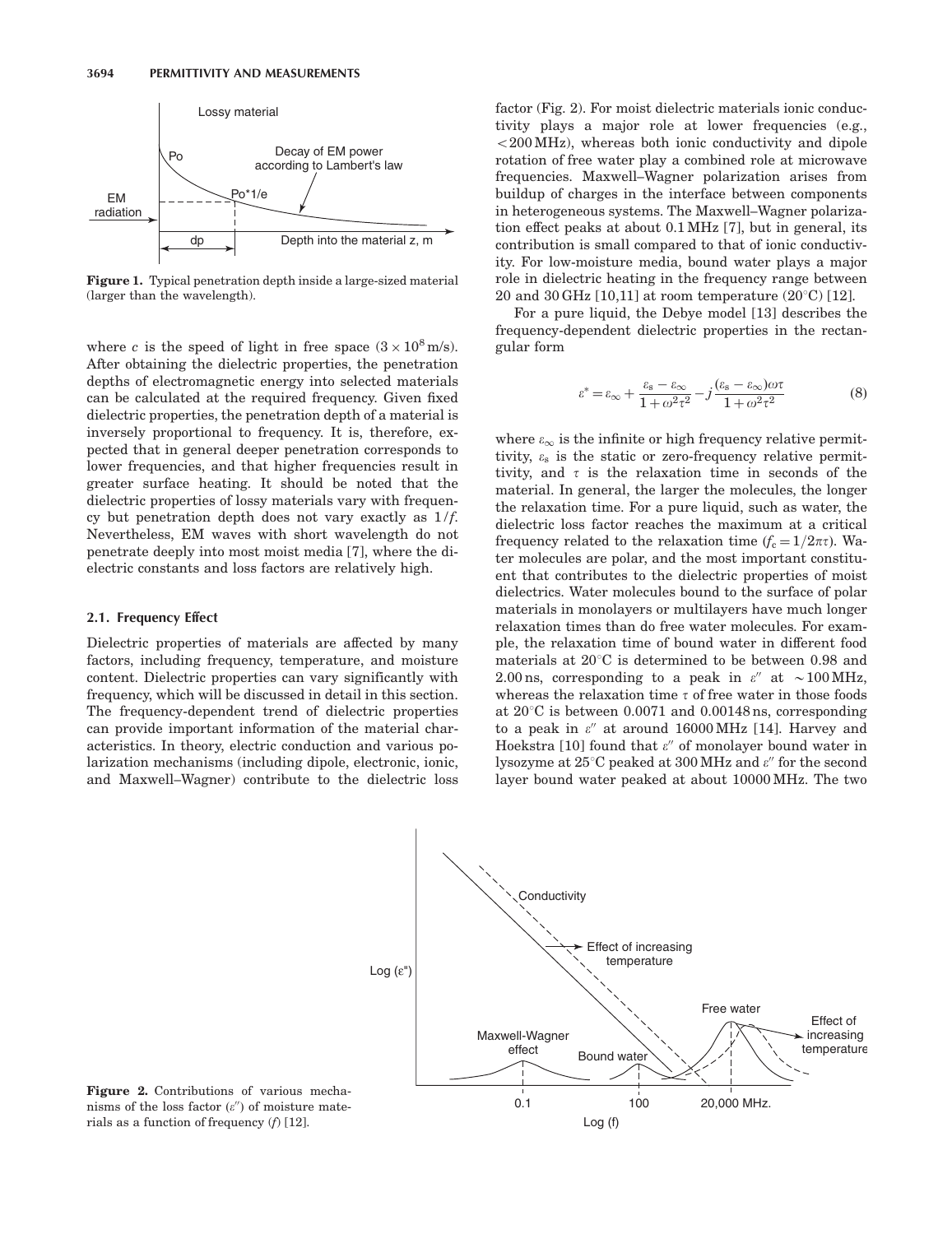

**Figure 3.** Dielectric constant  $(e')$  and loss factor  $(e'')$  as a function of frequency for packed lysozyme samples containing nearly two layers of bound water at  $25^{\circ}C$  [10].

dispersions observed in Fig. 3 correspond to the first and second layers of bound water, respectively.

Figure 4 shows a good example of Debye dielectric relaxation for butyl alcohol at  $20^{\circ}$ C with single relaxation time measured with an open-ended coaxial probe connected to an impedance analyzer [19]. At low frequencies, in a static region, where the dipoles have time to follow the variations of the applied field, the dielectric constant of butyl alcohol has a value of  $\sim$  17. The loss factor is small for both high and low frequencies and reaches a peak at the relaxation frequency of  $\sim$  250 MHz.

Similar frequency-dependent permittivity can be found in water, methanol, and ethanol and can be expressed in the following relationships, respectively [15]:

$$
\varepsilon^* = 5.62 + \frac{74.59}{1 + j f / 17.0 \times 10^9} \text{ (water)}
$$
  

$$
\varepsilon^* = 5.76 + \frac{27.89}{1 + j f / 2.709 \times 10^9} \text{ (methanol)}
$$
 (9)

$$
\varepsilon^* = 4.44 + \frac{20.84}{1 + \textit{jf} / 0.826 \times 10^9} \text{ (ethanol)}
$$



Figure 4. Dielectric constant  $(\varepsilon')$  and loss factor  $(\varepsilon'')$  of butyl alcohol at  $20^{\circ}$ C [19].

Frequency-dependent characteristics of complex biological materials, including moist foods, cannot be described with simple mathematical expressions.

#### 2.2. Temperature Effect

Temperature of a material has a significant effect on the dielectric properties. Generally, the loss factor increases with increasing temperature at low frequencies due to ionic conductance and decreases with increasing temperature at high frequencies due to free-water dispersion (Fig. 2). In multidispersion materials, for example, the transition is gradual because of the combined effects of relaxation and the ionic conduction and there is a U-shape frequency response in  $\varepsilon''$  (Fig. 6). Debye related the relaxation time for the spherical molecule to viscosity and temperature as the result of randomizing agitation of the Brownian movement [5]

$$
\tau = V \frac{3v}{kT} \tag{10}
$$

where  $v$  is the viscosity,  $T$  is the absolute temperature,  $V$  is the volume, and  $k$  is a constant. For nonspherical water molecules, we may have the following relation

$$
\tau \infty \frac{v}{T} \tag{11}
$$

while the viscosity of all fluid decreases with increasing temperature [16]

$$
v = v_0 e^{E_a/R_g T} \tag{12}
$$

where  $E_a$  is activation energy and  $R_g$  is the universal gas constant. Therefore, as temperature rises, relaxation time for water decreases. The shifting of the relaxation time toward a lower value (thus the frequency at the maximum  $\varepsilon$ " shifts toward a higher value as temperature increases) reduces the value of  $\varepsilon$ " for water at a fixed microwave frequency (Fig. 5). For example, as the relaxation time  $\tau$ decreases with increasing temperature, the dispersion peak moves to higher frequencies and the loss factor of pure water at 2450 MHz decreases with increasing temperature. The dielectric constant  $\varepsilon'$  of free water also decreases with increasing temperature as the result of increased Brownian movement.

The dielectric loss factor  $\varepsilon''_{\sigma}$  due to conduction decreases with increasing frequency as shown in Eq. (2). The contribution of  $\varepsilon_{\sigma}^{\prime\prime}$  to the overall loss factors is smaller at 2450 MHz than at 915 Hz (Fig. 6). The electric conductivity  $\sigma$  in ionic solutions increases with temperature due to decreased viscosity and hence increased ion mobility [17]. Therefore, based on Eq. (2),  $\varepsilon''_{\sigma}$  also increases with temperature (Fig. 6). At 915 MHz the dielectric constant of ionic solutions generally increases with temperature.

The dielectric properties of high-moisture-content substances change with temperature [19]. An example of the dielectric loss factor  $(\epsilon'')$  of fifth-instar codling moths measured at five temperatures is shown in Fig. 7. The loss factor decreases with increasing frequency, reaching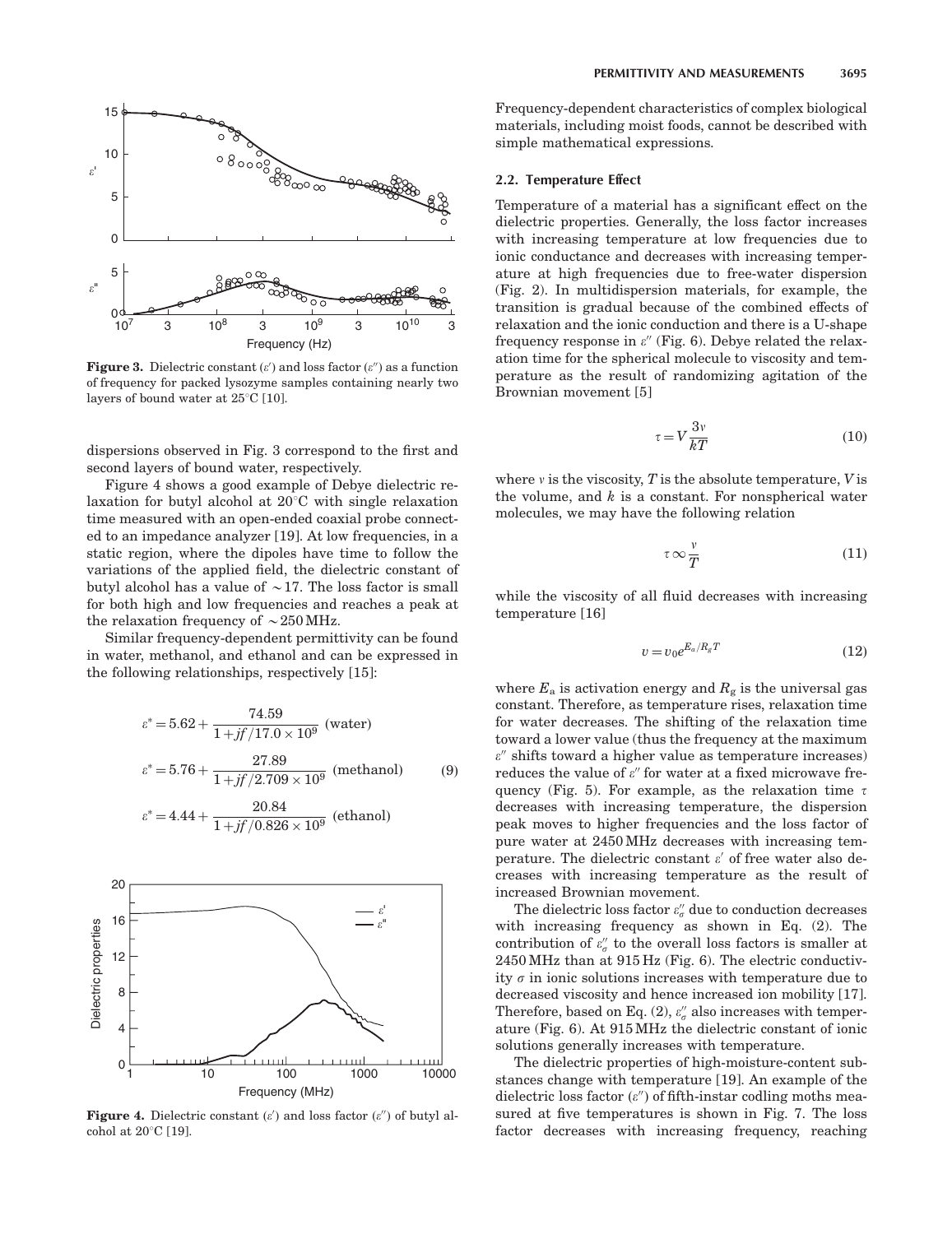

Figure 5. Effect of temperature on dielectric constant  $(e')$  and loss factor  $(\varepsilon'')$  of free water  $(\omega = 2\pi f$ , where f is frequency in Hz) [22].

about 12 at 1800 MHz. The loss factor of codling moth larvae increases with temperature, especially at low frequencies. This is due mainly to the increase in ionic conduction at high temperatures [12]. Increasing dielectric loss factor with temperature often results in a well-known phenomenon, commonly referred to as ''thermal runaway'' [7], in



**Figure 6.** Effect of temperature on dielectric loss factor  $(\varepsilon'')$  of 0.5 N aqueous sodium chloride at three temperatures [18].

which a preferentially heated subject in an EM field accelerates heating as its temperature rises.

Figure 8 shows the loss factor of a typical dry nut (walnut kernels) over the frequency range from 1 to 1800 MHz at five temperatures. The  $\varepsilon''$  values are less than 1 at frequencies below 50 MHz. The  $\varepsilon''$  values peak in the range between 500 and 1000 MHz. The peak value of  $\varepsilon''$  for walnut kernels decreases with increasing temperature, while the frequency corresponding to the peak  $\varepsilon''$  shifts to a higher value. This temperature-dependent trend is typical of polar molecules [20]. At any selected frequency in the tested range, the loss factor of the walnut kernel generally decreases with increasing temperature; that is, for a given EM field intensity, higher temperature walnuts will absorb less energy than cooler ones, resulting in improved heating uniformity.

Ice is almost transparent to microwaves (Table 1). When a lossy material is frozen, both dielectric constant and loss factor are significantly reduced; the degree of reduction depends, to a large extent, on the amount of water



moth larvae (slurry) at five temperatures [19].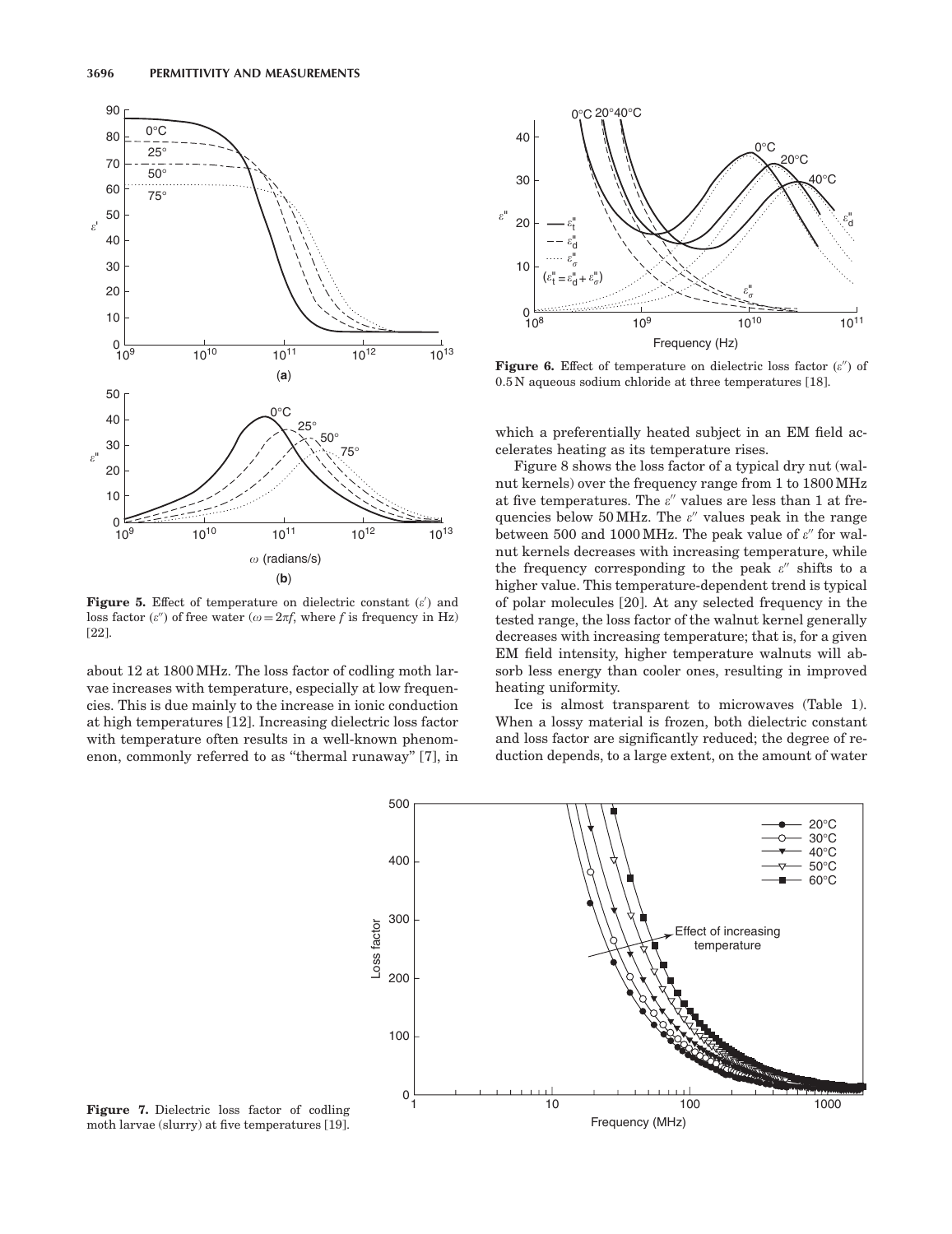

in the unfrozen state and the ionic conductivity of the free water.

# 2.3. Moisture Effect

Moisture content is one of the major components of most biological materials. In general, the higher the moisture content, the larger the dielectric constant and loss factor of the materials [20, 22, 23]. Water in moist dielectric materials can be divided, in descending mobility, into (1) water held in intercellular space or capillaries, (2) multilayer water, and (3) monolayer water that is tightly bound to the polar sites. The free-water molecules have dielectric properties similar to those of liquid water, while the bound water exhibits icelike dielectric properties. Dielectric properties of biomaterials, in general, decrease rapidly with decreasing moisture content to a critical moisture level. Below this moisture level, the reduction in loss factor is less significant because of the bound water (Fig. 9). During microwave drying, the wetter parts of biomaterials absorb more microwave energy and tend to level off the uneven moisture distribution.

## 3. MEASUREMENT PRINCIPLES AND METHODS

## 3.1. Open-Ended Coaxial Probe Method

Open-ended coaxial probe (OCP) method is currently one of the most popular techniques for measuring of complex

Table 1. Dielectric Properties of Water and Ice at 2450 MHz

| State of Water        | Relative Dielectric Loss Factor<br>Constant $(\varepsilon')$ | $(\varepsilon'')$ | Loss Tangent<br>$(\tan \delta)$ |
|-----------------------|--------------------------------------------------------------|-------------------|---------------------------------|
| Water $(25^{\circ}C)$ | 78                                                           | 12.5              | 0.16                            |
| Ice                   | 3.2.                                                         | 0.0029            | 0.0009                          |

Source: Ref. 21.

Figure 8. Dielectric loss factor of walnut kernels as a function of frequency at five temperatures [19].

dielectric permittivity of many materials. Nondestructive, broadband (RF and microwave ranges), and high-temperature  $(\leq1200^{\circ}C)$  measurements can be preformed with this method using commercially available instrumentation. Its well-developed theory makes it possible to obtain sufficiently accurate results for both medium-loss and high-loss media [24–26].

Figure 10 illustrates an OCP system used at Washington State University. It consists of an automatic network analyzer (ANA) with a calibration kit, custom-built test



Figure 9. Rate of evaporation and dielectric loss factor as affected by food moisture content [7].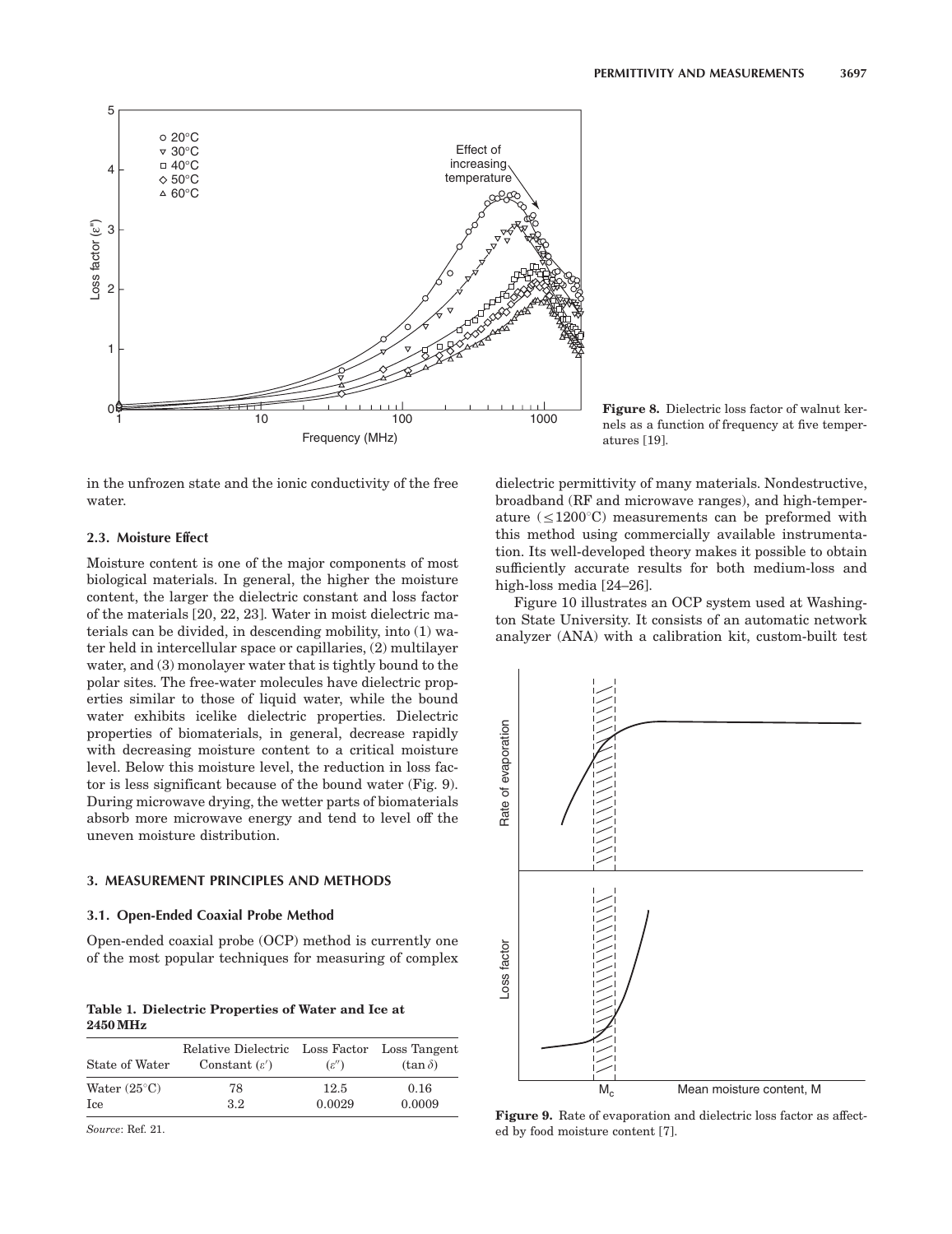

Figure 10. Schematic diagram of experimental setup realizing open-ended coaxial probe method [19].

cell, a programmable circulator, a coaxial cable, and a personal computer connected to the ANA through a special bus. The material under study is placed in a stainless steel pressureproof test cell. The probe is kept in close contact with the sample during the measurements via a stainless steel spring and piston. A thin rigid stainless steel thermocouple probe passes onto the center of the sample to measure sample temperature. The programmable circulator pumps a temperature-controlled liquid (90% ethylene glycol and 10% water by volume) through the water jacket of the test cell, allowing the sample inside to be heated and cooled.

The sensing element of an OCP system is an open-ended cylindrical coaxial line that is excited by transverse electromagnetic (TEM) wave. Parameters (amplitude and phase) of incident and reflected signals are detected by the ANA. The complex dielectric permittivity is determined according to the reflected coefficient  $(\Gamma = \Gamma' - j\Gamma'')$  as follows [27]

$$
\varepsilon' = (A_{\rm e}f)^{-1} \left\{ \frac{-2\Gamma''}{(1+\Gamma')^2 + \Gamma'^{2}} \right\};
$$
  
\n
$$
\varepsilon'' = (A_{\rm e}f)^{-1} \left\{ \frac{1-\Gamma'^2 - \Gamma'^{2}}{(1+\Gamma')^2 + \Gamma'^{2}} \right\}
$$
\n(13)

where  $A_e$  is the empirical coefficient dependent on characteristic impedance of the probe and sample size. In order to eliminate the influence of reflections caused by transmission-line discontinuities, a calibration procedure is utilized. The EM characteristics of the measurement system are analyzed using three standard terminations (open, short, and  $50 \Omega$ ). Then any material with well-known dielectric properties such as deionized water, for example, is tested. The actual reflection coefficient differs from reflection coefficient measured using ANA  $(\Gamma_m)$  [25]

$$
\Gamma = \frac{\Gamma_m - a_{11}}{a_{22}(\Gamma_m - a_{11}) + a_{12}}\tag{14}
$$

where  $a_{11}$  is the directivity error,  $a_{12}$  is the frequency response error,  $a_{22}$  is the source match error. Taking into account propagation constant  $(y)$  and distance from the connector to the probe head  $(z)$  we can calculate  $a_{ij}$  in

terms of S parameters of the connector:

$$
a_{11} = S_{11}; a_{12} = S_{12} S_{21} e^{-2\gamma z}; a_{22} = S_{22} e^{-2\gamma z} \tag{15}
$$

In the inverse coaxial probe model, it is assumed that a sample has a semiinfinite size. A few additional conditions must be satisfied to avoid measurement error in the OCP method:

- \* Minimize thermal expansion of both conductors of coaxial line at high temperatures.
- \* Intimate contact between the probe and the sample; liquid sample may flush the probe and the surface roughness of solid sample should be less than  $0.5 \mu m$ [28].
- \* Minimize disturbance caused by temperature, vibration, or any other external factors after calibration and during measurement.

The OCP method is very well suited for liquids or soft solid samples. It is accurate, fast, and broadband (from 0.2 to up to 20 GHz). The measurement requires little sample preparation. A major disadvantage of this method is that it is not suitable for measuring materials with low dielectric property (plastics, oils, etc.).

## 3.2. Transmission-Line Method

The transmission-line method (TLM) belongs to a large group of nonresonant methods of measuring complex dielectric permittivity of different materials in a microwave range [7,51]. Several modifications to this method exist, including the free-space technique [29], the opencircuit network method (see previous section), and the short-circuited network method. Usually three main types of transmission lines are used as the measurement cell in TLM: rectangular waveguide, coaxial line, and microstrip line.

Consider the distribution of the TEM wave in a shortcircuited coaxial line partially filled with a lossy material under study (Fig. 11). Analyzed sample is placed near the short-circuited end of the transmission line. The dielectric properties of the sample are determined using the follow-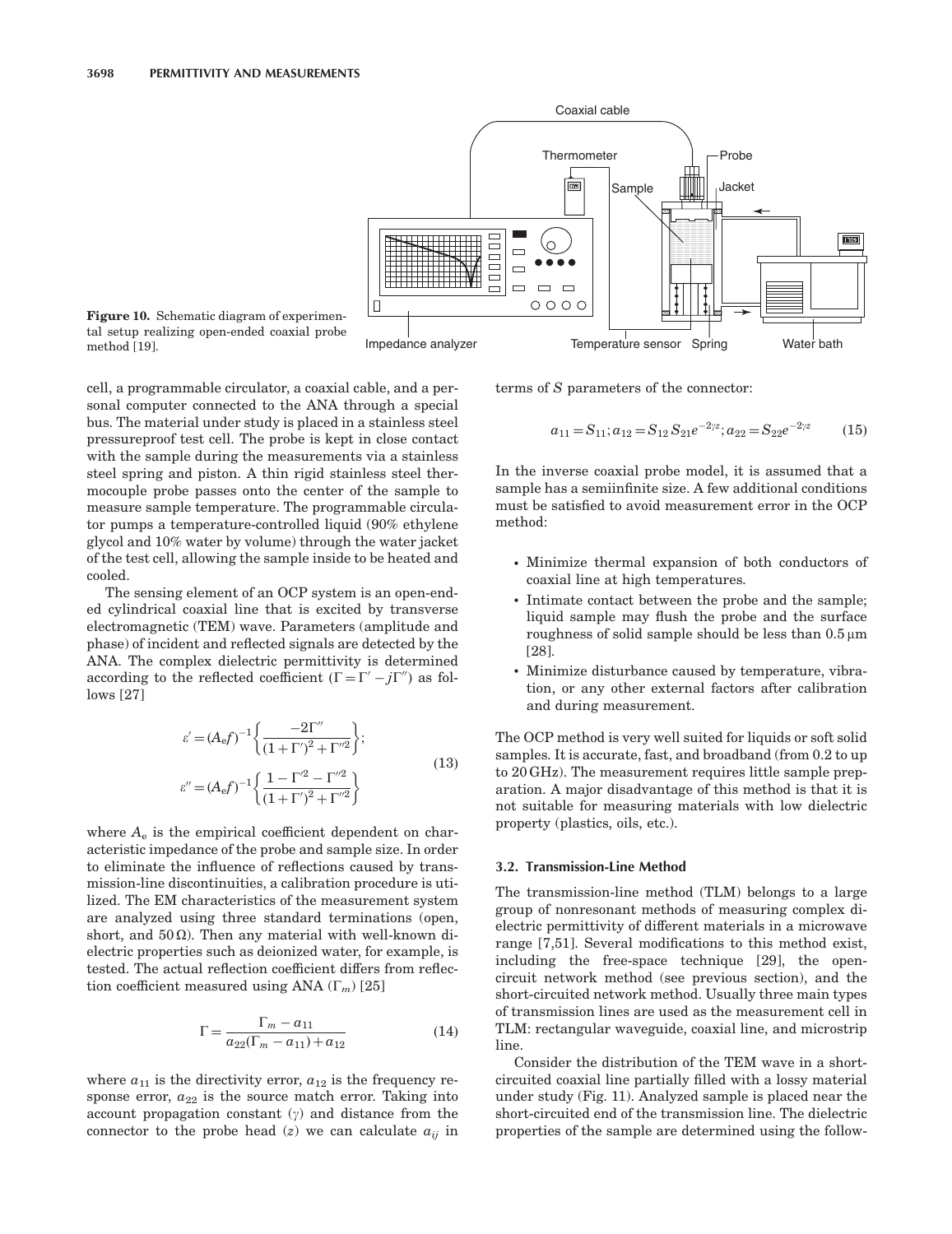

ing expressions

$$
\varepsilon' = \left(\frac{\lambda}{2\pi d}\right)^2 (x^2 - y^2) + \left(\frac{\lambda}{\lambda_{\text{qc}}}\right)^2;
$$
  
\n
$$
\varepsilon'' = \left(\frac{\lambda}{2\pi d}\right)^2 2xy
$$
\n(16)

where  $\lambda$  is the free-space wavelength,  $\lambda_{\text{qc}}$  is the quasicutoff wavelength, d is the sample thickness (Fig. 11),  $x = \text{Re}(Z_{\text{in}})$ and  $y = Im(Z_{in})$ , and  $Z_{in}$  is the input impedance of the short-circuited line

$$
Z_{\rm in} = \frac{K_{\rm t}^2 + t g^2 (2\pi/\lambda_{\rm a} l)}{K_{\rm t} [1 + t g^2 (2\pi/\lambda_{\rm a} l) + j (1 - K_{\rm t}^2) t g (2\pi/\lambda_{\rm a} l)]} \tag{17}
$$

where  $l$  is the distance between the dielectric surface and the first minimum of the standing wave,  $\lambda_a$  is the wavelength in unloaded part of transmission line, and  $K_t$  is the traveling-wave coefficient that is calculated when  $K_t \geq 0.4$ as

$$
K_{\rm t} = \sqrt{\frac{E_{\rm min}}{E_{\rm max}}} \tag{18}
$$

and when  $K_t < 0.4$  as

$$
K_{\rm t} = \frac{\sin(2\pi\Delta x/\lambda_{\rm a})}{\sqrt{\left((E/E_{\rm min}) - 1\right)\sin(2\pi\Delta x/\lambda_{\rm a})}}\tag{19}
$$

where  $E_{\text{min}}$  and  $E_{\text{max}}$  are the minimum and maximum values of electric field amplitude (see Fig. 11) and  $2\Delta x$  is the distance between two points along transmission line on both sides of minimum where measured data are equal and determined from  $E = m^2 E_{\text{min}} (2 < m < 10$  is the empirical coefficient found from the calibration procedure).

Dielectric permittivity of lossy media may be also successfully measured employing a two ports coaxial cell with a sample placed in the middle of transmission line, so that

 $E_{\text{min}}$   $\sqrt{\alpha}$  Figure 11. Electric field pattern of TEM wave in empty (solid lines) and partially loaded (lines with circles) short coaxial waveguide. Equations (16)–(19) explain all parameters used in this figure.

the TEM wave could propagate from the input port to the output port. Impedance changes and propagation characteristics (S parameters) of the TEM wave measured by means of ANA in empty and partially loaded transmission line lead to determination of the dielectric properties of lossy material. Basic principles of this technique are given in Ref. 30.

In general, a TLM measurement system is more expensive for the same range of frequency than the openended coaxial probe system, and the measurements are more difficult and time-consuming. The method described above gives a good accuracy for high-loss materials. But it has rigid requirements on sample shape and sizes. In particular, the sample shape needs to precisely fit the cross section of the transmission line. In some cases, in order to increase accuracy, it is necessary to measure several samples of various thicknesses. Despite these drawbacks, TLM is still widely used in microwave measuring engineering because of its simplicity. Using coaxial line as a basic unit of measurement cell makes this method sufficiently broadband. The accuracy of this method is generally between that of the OCP method and that of the resonance cavity method.

#### 3.3. Resonant Cavity Method

Resonant cavity methods are also widely utilized in measuring complex dielectric permittivity of lossy materials. The most popular resonant cavity method is the perturbation method (PM), which is based on a comparative analysis of certain EM characteristics between empty and a partially loaded rectangular or cylindrical resonance cavity [31]. A schematic diagram of an experimental setup of PM is shown in Fig. 12.

According to PM theory [32,33], dielectric permittivity and losses of a sample under study are determined as follows:

$$
\varepsilon' = 1 + A^{-1} \frac{V_c \Delta f}{V_s f_0} \; ; \; \varepsilon'' = B^{-1} \frac{V_c}{V_s} \left( \frac{1}{Q_1} - \frac{1}{Q_0} \right) \tag{20}
$$

where  $f_0$  and  $Q_0$  are the resonance frequency and Q factor of the empty cavity,  $f_1$  and  $Q_1$  are the resonance frequency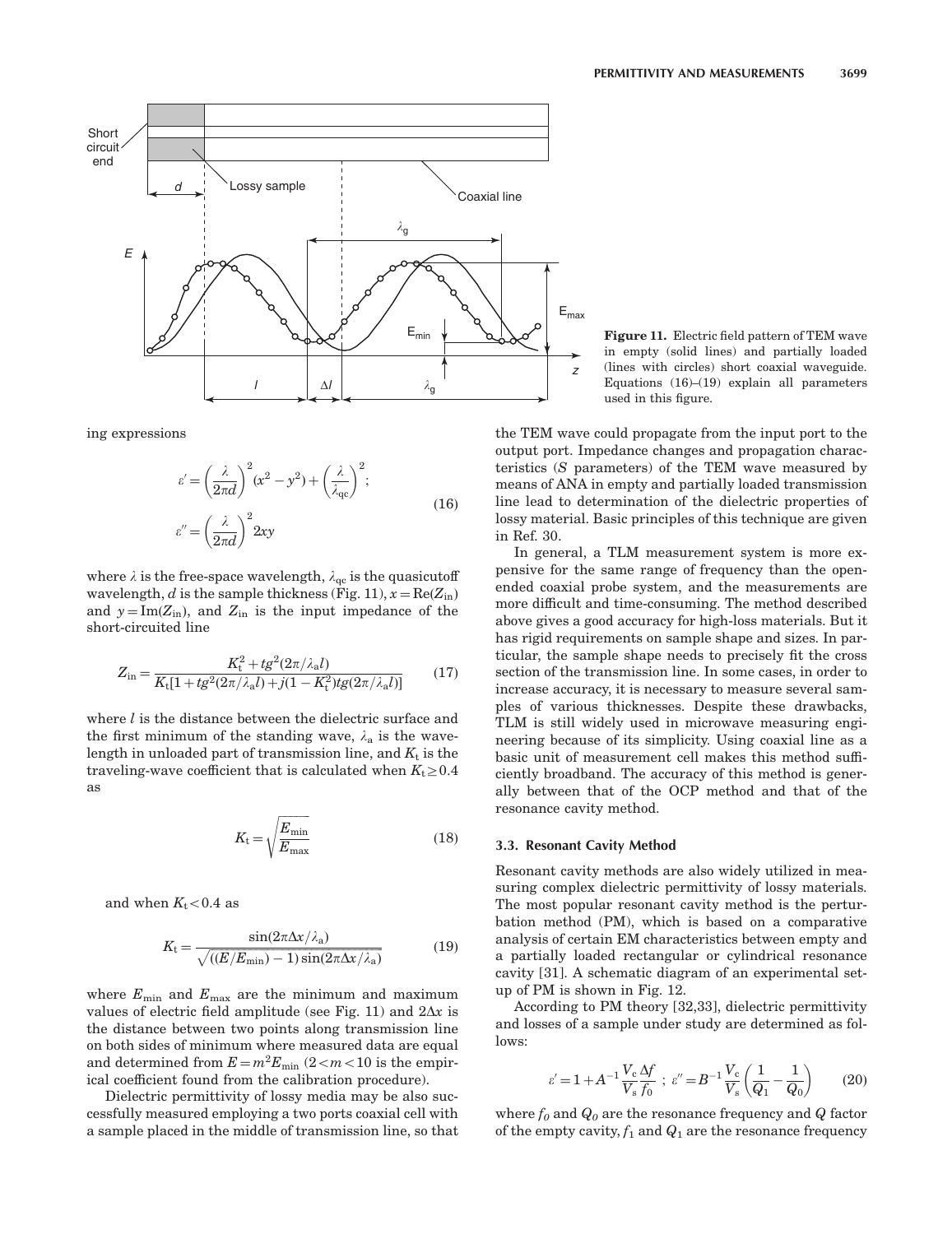

Figure 12. (a) Microwave system for measuring dielectric properties of lossy materials: microwave generator (1), attenuator (2), wavemeter (3), cavity resonator (4), and sample (5); (b) closeup view of a sample, cavity, and related principles for the measurement.

and  $Q$  factor of the cavity with a sample,  $V_c$  is the cavity volume,  $V_{\rm s}$  is the sample volume; and  $\Delta f = f_0 - f_1 A$  and  $B$ are the coefficients that depend on several parameters: shape, sizes, and location of the sample in the cavity, and configuration and excited operating mode of the cavity. In some cases, A and B may be found analytically for a lossy sheet material placed in a rectangular cavity with operating mode  $TE_{103}$  [31], or they may be determined empirically with calibration of the experimental setup. Equation (20) is valid when three main assumptions are satisfied [32]:(1) the dielectric sample does not disturb the general distribution of the EM field in the cavity, (2) metallic wall losses do not influence the resulting losses in the cavity, and (3)  $Q_0$  and  $Q_1$  are measured at the same frequency. Appropriate location of the sample is also a very important factor that affects the accuracy of the measurement. Preliminary numerical modeling of the microwave setup with lossy dielectric material inside the cavity may be a useful approach for determining an optimum sample position in this case [31]. Sometimes, measurement errors are possible when there are airgaps between the specimen and the conducting parts of the metallic resonator.

There are also some restrictions in using conventional resonance PM for measuring the dielectric loss tangent of low-loss media. If conduction losses in cavity walls are higher than (or comparable to) the dielectric losses of the specimen, the resonator Q factor may change and one will not obtain the correct values of  $\varepsilon''$ . In this case, application of hybrid high-order modes called whispering-gallery modes [34] or a special calibration procedure of Q factor

characterization as a function of frequency [32] can help to eliminate the drawbacks of this method.

PM is more accurate than the waveguiding methods. It is particularly suited for medium-loss and low-loss materials and substances. Precisely shaped small-sized samples are usually used with this technique. But PM provides dielectric properties measurements only at a fixed frequency. Commercial systems from Hewlett-Packard are more expensive than the open-end coaxial probe system.

# 4. PERMITTIVITY OF ORGANIC AND INORGANIC MATERIALS

### 4.1. Foodstuff and Agricultural Products

Numerous data are reported in the literature on the dielectric properties of biomaterials, especially food materials. This section only summarizes the dielectric properties for some typical materials commonly used in food processing. Table 2 lists electrical property data for different salt solutions, fruits, and codling moth larvae at 27 MHz RF and 915 MHz microwave. Air and deionized water do not absorb much electromagnetic energy at these two frequencies due to near-zero dielectric loss factors. Dielectric and conductivity properties increase with increasing salt content. However, dielectric constant decreases both with frequency and salt content at 915 MHz.

Dielectric properties of dry food solids, fats, and oils are very low and are relatively independent of frequency and temperature. The dielectric properties of selected oils and low-moisture-content food solids are listed in Table 3.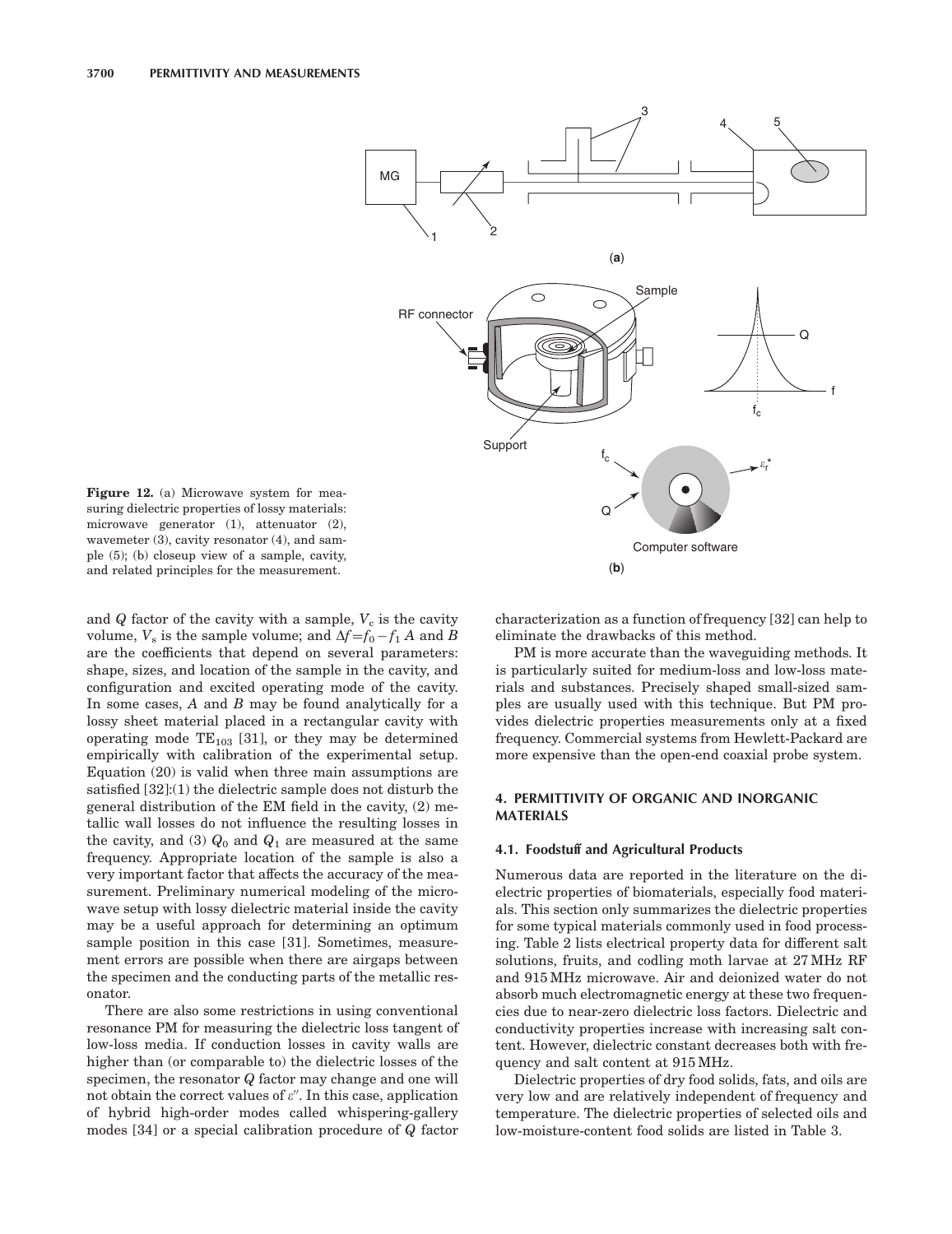|                                    | $\sigma \times 100$            | At 27 MHz RF         |                 | At 915 MHz     |                              |  |
|------------------------------------|--------------------------------|----------------------|-----------------|----------------|------------------------------|--|
| Materials                          | (S/m)                          | $\varepsilon^\prime$ | $\varepsilon''$ | $\varepsilon'$ | $\varepsilon^{\prime\prime}$ |  |
| Air                                | $\sim 0$                       | 1.0                  | $\sim 0$        | 1.0            | $\sim 0$                     |  |
| Water                              |                                |                      |                 |                |                              |  |
| Distilled/deionised                | $0.5\text{--}1.1\times10^{-2}$ | 80.1                 | 0.03            | 78.4           | 3.6                          |  |
| Fresh (tapwater, Pullman, WA, USA) | 3.25                           | 79.6                 | 18.9            | 78.8           | 4.5                          |  |
| $+0.05\%$ salt (common salt, Nail) | 13.3                           | 80.3                 | 75.1            | 78.9           | 6.4                          |  |
| $+0.10%$                           | 23.1                           | 80.6                 | 126.6           | 79.0           | 8.2                          |  |
| $+0.15%$                           | 32.0                           | 81.5                 | 178.5           | 78.7           | 9.9                          |  |
| $+0.20%$                           | 40.5                           | 82.1                 | 226.3           | 78.6           | 11.5                         |  |
| $+0.25%$                           | 49.8                           | 83.6                 | 276.0           | 78.6           | 13.3                         |  |
| $+0.50%$                           | 92.5                           | 88.0                 | 524.3           | 78.1           | 21.8                         |  |
| $+1.0%$                            | 173                            | 99.2                 | 985.8           | 77.3           | 37.2                         |  |
| $+2.0%$                            | 333                            | 126.1                | 1866            | 75.7           | 67.1                         |  |
| Sea                                | 400                            |                      |                 |                |                              |  |
| Apples:                            |                                |                      |                 |                |                              |  |
| McIntosh/Winesap                   | $1.05 - 1.33$                  |                      |                 |                |                              |  |
| Fuji                               | $0.86 - 1.3$                   |                      |                 |                |                              |  |
| Red Delicious (juice)              | 18.5                           | 79.5                 | 138.9           | 74.7           | 9.9                          |  |
| Apples (flesh)                     |                                | 64.3                 | 80.8            | 56.9           | 8.9                          |  |
| Immature apple (juice)             | 43.0                           | 87.5                 | 248.9           | 77.2           | 13.5                         |  |
| Cherries:                          |                                |                      |                 |                |                              |  |
| Bing, Rainier (flesh)              |                                | 87.6                 | 185.4           | 69.7           | 14.3                         |  |
| Sweetheart (juice)                 | 42.0                           |                      |                 |                |                              |  |
| Vegetables pieces                  | $6 - 10$                       |                      |                 |                |                              |  |
| Fruit pieces                       | $5 - 15$                       |                      |                 |                |                              |  |
| Insect: codling moth (5th instars) | 31.0                           | 125.2                | 458.3           | 59.9           | 22.4                         |  |

Table 2. Electrical Conductivity (o) and Dielectric Properties at 27 and 915 MHz of Lossy Materials at Room-Temperature Conditions

Source: Ref. 35.

Figure 13 shows the effect of temperature on the dielectric loss factor of selected foods at 3000 MHz [37]. The high salt content in the ham makes the dielectric properties of this product quite different from those of the remaining materials in the graph. Due to ionic polarization, the dielectric loss factors increase with temperature above the freezing point, which is contrary to the trend of dielectric properties of other foods in which loss mechanisms are determined mostly by the dipole polarization of free water. One advantage of the decreased loss factor with increasing temperature is the so-called temperature leveling effect. When a certain portion of a food is overheated, the loss factor of that part is reduced, which results in less conversion of microwave energy to heat at that part of the food and helps reduce nonuniform spatial temperature distribution.

When thawing frozen foods at relatively high microwave power levels, one often experiences the thermal runaway phenomenon, in which certain areas of the food are overheated while the other areas are still frozen. This is because faster thawing of a portion of food due to uneven heating dramatically increases the loss factor of that part of the food due to the high loss factor of free water (Fig. 13), which in turn increases microwave absorption, causing more uneven heating. In practice, a low microwave power level is often used in microwave thawing so that heat conduction can reduce nonuniform temperature distribution. In industrial tempering (a process that brings deep-frozen products from  $-30^{\circ}$  or  $-10^{\circ}$ C to a few degrees below

freezing point for further processing) of large blocks of meat or fish, convective surface cooling at below freezing temperature is often used to reduce thermal runaway.

Figure 14 shows the dielectric properties of Red Delicious apples as a function of frequency at three selected moisture contents and two measured temperatures. At a high moisture content (70% wet basis),  $\varepsilon'$  decreases with increasing frequency, while  $\varepsilon''$  decreases to a minimum value and then increases with frequency (Figs. 14a and 14d). The gradual reduction in  $\varepsilon'$  of high-moisture-content samples with increasing frequency is likely caused by the dispersion of water molecules. In a single dispersion system (e.g., pure water), this transition takes place in a narrow frequency range and follows the Debye equation [Eq. (8)]. In multidispersion food systems, the transition is gradual because of the combined effects of relaxation and ionic conduction. A minimum  $\varepsilon''$  is observed at  $1000 \text{ MHz}$  (Fig. 14a) at  $22^{\circ}$ C. The frequency corresponding to the minimum  $\varepsilon$ " shifts to about 2000 MHz at 60 $\mathrm{^{\circ}C}$ (Fig. 14d). This shift can be related to the temperature response of both the free-water dispersion and the ionic conduction.

Figure 15 shows the dielectric constant  $\varepsilon'$  and loss factor  $\varepsilon$ " of apples at 915 and 2450 MHz as a function of moisture content (MC). In general,  $\varepsilon'$  and  $\varepsilon''$  decreases with decreasing moisture content. In a drying process, as the drying progresses, water dipole becomes less mobile, resulting in reduced loss factor. Reduced moisture content during drying also reduces ionic conductivity, as a small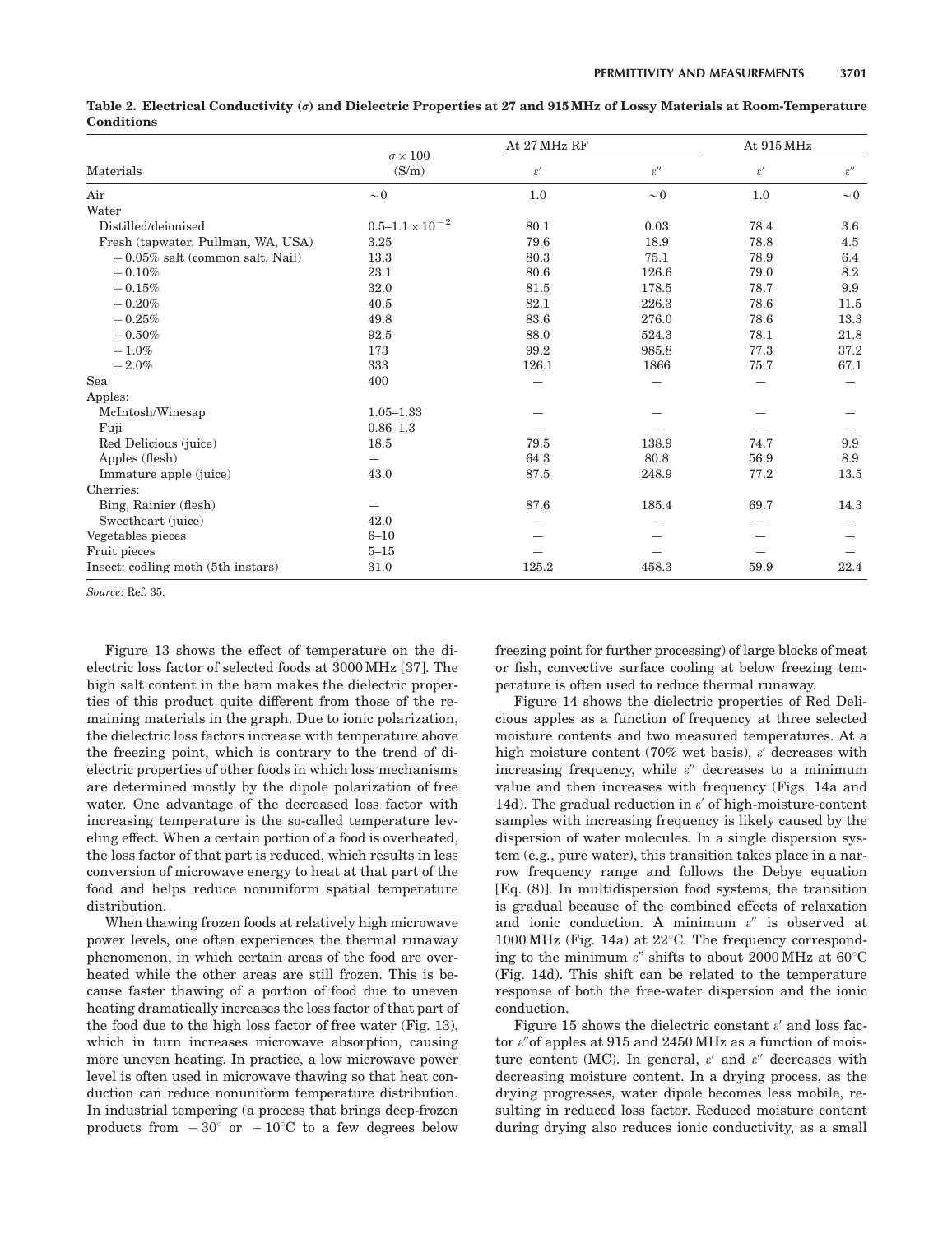|                   |                  |                              |                 |                 | Frequency (Hz) |        |
|-------------------|------------------|------------------------------|-----------------|-----------------|----------------|--------|
| Products          | $T({}^{\circ}C)$ |                              | 10 <sup>6</sup> | 10 <sup>7</sup> | $10^8$         | $10^9$ |
|                   | 25               | $\varepsilon'$               |                 |                 | 2.85           | 2.62   |
|                   |                  | $\varepsilon''$              |                 |                 | 0.159          | 0.168  |
| Soybean salad oil | 49               | $\varepsilon'$               |                 |                 | 2.88           | 2.71   |
|                   |                  | $\varepsilon''$              |                 |                 | 0.138          | 0.174  |
|                   | 82               | $\varepsilon'$               |                 |                 | 2.86           | 2.72   |
|                   |                  | $\varepsilon^{\prime\prime}$ |                 |                 | 0.092          | 0.140  |
|                   | 25               | $\varepsilon^\prime$         |                 |                 | 2.83           | 2.64   |
| Cotton oil        |                  | $\varepsilon^{\prime\prime}$ |                 |                 | 0.174          | 0.175  |
|                   | 49               | $\varepsilon^\prime$         |                 |                 | 2.87           | 2.70   |
|                   |                  | $\varepsilon''$              |                 |                 | 0.134          | 0.174  |
|                   | $\Omega$         | $\varepsilon'$               | 2.8             | 2.8             |                |        |
| Flour             |                  | $\varepsilon''$              | 0.184           | 0.184           |                |        |
| $(Mc = 3.2\%)$    | 40               | $\varepsilon'$               | $3.5\,$         | 2.7             |                |        |
|                   |                  | $\varepsilon''$              | 0.196           | 0.235           |                |        |
|                   | 70               | $\varepsilon'$               | 4.0             | $3.2\,$         |                |        |
|                   |                  | $\varepsilon''$              | 0.160           | 0.275           |                |        |
|                   | $\mathbf{0}$     | $\varepsilon'$               | 2.1             | 1.9             |                |        |
|                   |                  | $\varepsilon''$              | 0.038           | 0.040           |                |        |
| Skimmed milk      | 40               | $\varepsilon'$               | 2.1             | 1.8             |                |        |
| powder            |                  | $\varepsilon^{\prime\prime}$ | 0.044           | 0.054           |                |        |
|                   | 70               | $\varepsilon'$               | 2.4             | 2.0             |                |        |
|                   |                  | $\varepsilon''$              | 0.067           | 0.072           |                |        |

Table 3. Dielectric Constant  $(\varepsilon')$  and Loss Factor  $(\varepsilon'')$  of Oil and Selected Food Solids

Source: Ref. 36.

amount of free water is available as the solvent. In addition, air voids in apple samples as a result of dehydration contribute to the low values of both  $\varepsilon'$  and  $\varepsilon''$ .

Salty products (e.g., macaroni and cheese) have, on the other hand, much larger loss factors than do fresh fruits (Table 4). In addition, the loss factor of fresh fruits and macaroni and cheese increases sharply with increasing temperature, especially at low frequency (e.g., 27 MHz).

There has been increasing interest in using RF and microwave energy as a new thermal treatment method for



**Figure 13.** Dielectric loss factor  $(e'')$  of selected foods at 3000 MHz as affected by temperature [37].

postharvest insect control in agricultural commodities [36–40]. Knowledge of dielectric properties of insects and commodities is necessary in guiding development, improvement, and scaleup of RF and microwave treatment protocols. Table 5 summarizes the mean values of the dielectric constant and the loss factor of apples, almond, cherry, grapefruit, orange, and walnut as a function of temperature at 27 and 915 MHz. The dielectric constant and the loss factor of fresh fruits at 27 MHz are significantly higher than those at 915 MHz. The loss factor of fresh fruits increases with increasing temperature at 27 MHz and remains nearly constant at 915 MHz, similar to the pattern shown in Fig. 7. However, the temperature effect on dielectric properties of almond and walnut is different from that on fresh fruits as shown in Fig. 8. The peak value of the loss factor decreases and corresponding frequency shifts to larger values with increasing temperature.

Mean values of the dielectric constant and the loss factor of selected insect larvae as a function of temperatures at 27, 40, 915, and 1800 MHz are listed in Table 6. Both the dielectric constant and the loss factor for insects increased with increasing temperature at 27 MHz, but remained almost constant at 915 MHz. This is due mainly to the increase in ionic conduction at high temperatures [12]. The loss factor of insects at 27 MHz decreased in order at all temperatures: Mexican fruitfly, navel orangeworm, codling moth, and Indian meal moth.

Compared to codling moth larvae, the loss factor values of walnuts are much smaller because of high oil content and less moisture in walnut kernels. It is clear from Figs. 7 and 8 that the difference in the value of the  $\varepsilon$ <sup>"</sup> between codling moth larvae and walnut kernels is much larger at lower frequencies than at microwave frequencies, suggesting a better potential for preferential heating of insects in walnuts when using lower-frequency treatments. A theoretical model and experimental evidence have been provided [18] to support the hypothesis that insect larvae can be preferentially heated in dry nuts by 27 MHz RF heating for pest control. This differential heating makes possible in the development of practical RF pest control treatments that the walnut industry can use to replace chemical fumigation.

#### 4.2. Biological Tissues

High-frequency EM energy is widely used in medical treatments, including physiotherapeutic, diagnostics, rapid rewarming of cryopreserved tissues, pharmacology, reflex therapeutic, blood sterilization, and hyperthermal treatment of cancer [42–45].

The main mechanism for the interaction between EM waves and biological tissues is the same as in foodstuffs: oscillation of polar water molecules  $(H<sub>2</sub>O)$  and ions. Part of water in biological tissues is linked with albumen  $(0.3-0.4 g)$  of water on 1g of albumen), and at relaxation frequencies specific electrical conductivity  $(\sigma)$  of "linked" water sometimes is higher than  $\sigma$  of pure water.

Biological tissues (biotissues) are divided into two main groups: materials with high and low water contents; muscles (73–78%), liver (75–77%), kidneys (76–78%), brain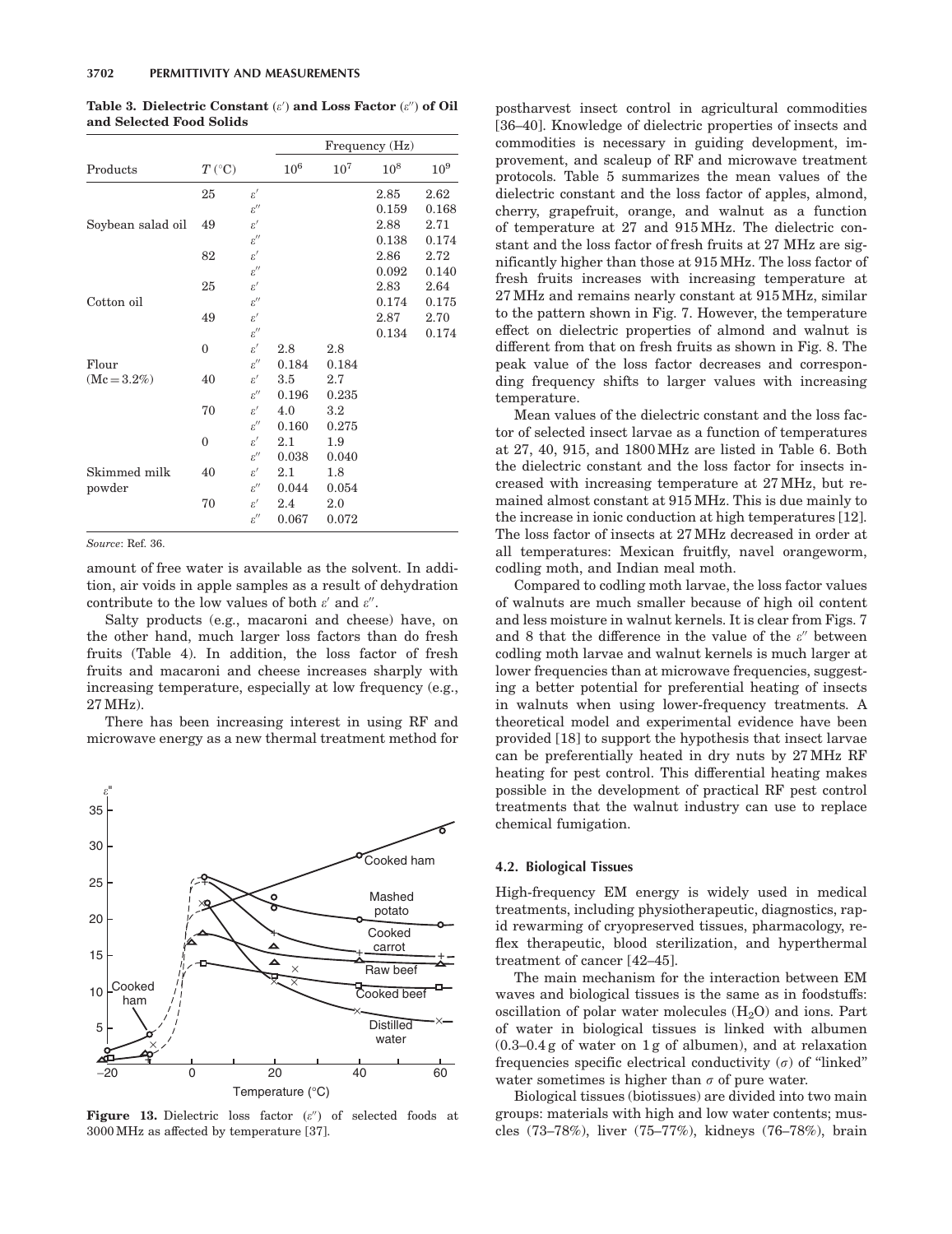

Figure 14. Dielectric properties of Red Delicious apples at three moisture contents and two temperatures [20].

(68-73%), skin (60-76%), lung (80-83%), eye (<89%) compile the first group. Fat (5–10%) and bone (8–16%) tissues may be included in the second group. Moisture content in blood is higher than in other tissues ( $\leq$ 83%).

Complex dielectric permittivity of some biological materials at room temperature and 2450 MHz taken from Refs. 46 and 47 is represented in Table 7. Bloodflow seldom influences their dielectric properties, excluding tis-



Figure 15. Dielectric properties of Red Delicious apples at 915 and 2450 MHz as influenced by moisture content on a wet basis [20].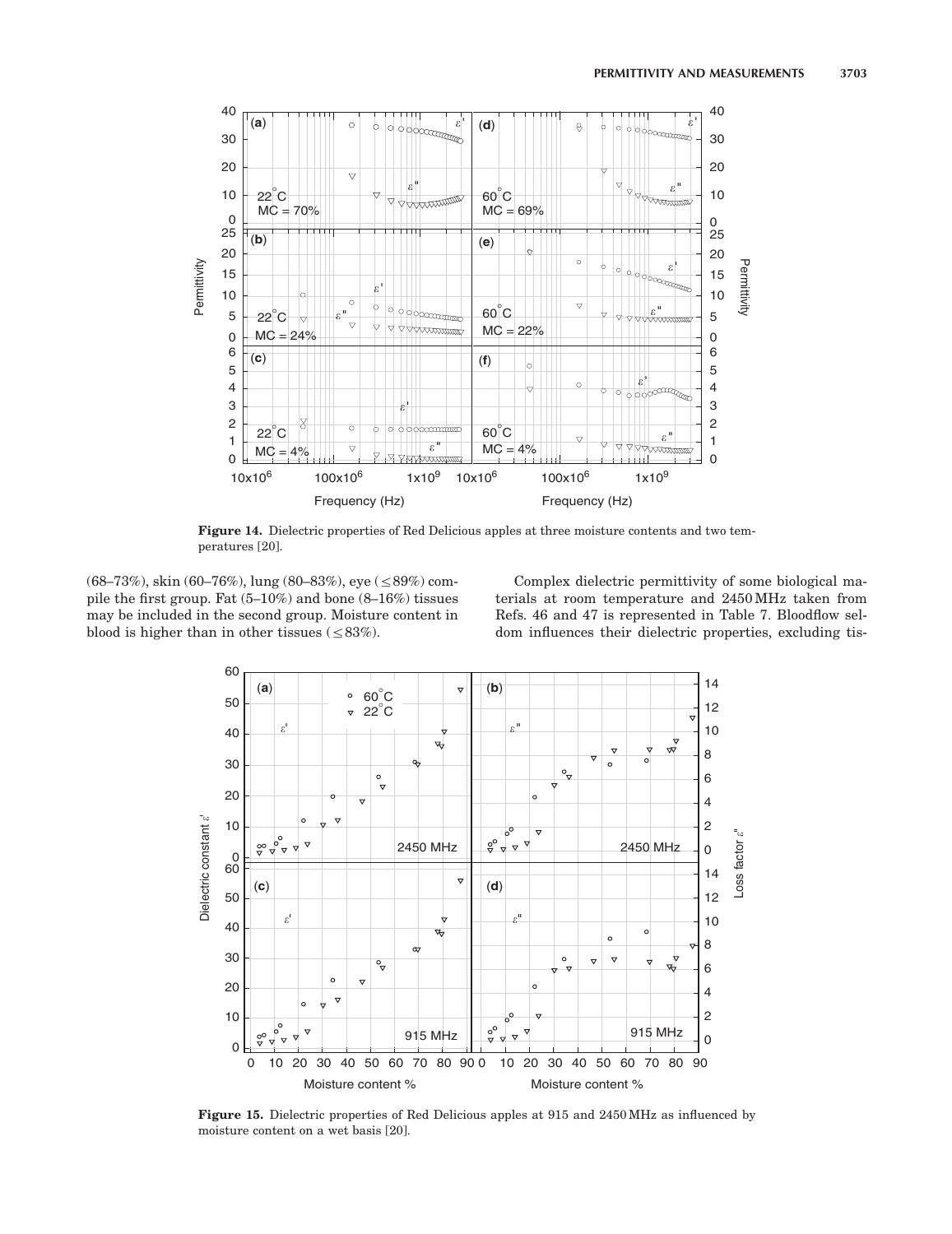| $T({}^{\circ}C)$ |                              | $27\,\mathrm{MHz}$   | 40 MHz               | 915 MHz          | 1800 MHz         |
|------------------|------------------------------|----------------------|----------------------|------------------|------------------|
| 20               | $\varepsilon'$               | $70.90 + 8.96$       | $65.27 \pm 8.29$     | $40.23 + 3.71$   | $38.77 + 5.41$   |
|                  | $\varepsilon^{\prime\prime}$ | $400.03 + 55.18$     | $273.47 \pm 37.76$   | $21.33 + 3.81$   | $17.40 \pm 3.39$ |
| 30               |                              | $72.40 + 9.09$       | $66.53 + 8.52$       | $40.87 \pm 3.18$ | $39.07 + 5.35$   |
|                  | $\varepsilon^{\prime\prime}$ | $486.57 + 66.47$     | $331.40 \pm 45.06$   | $23.47 \pm 4.26$ | $17.90 \pm 3.46$ |
| 40               |                              | $72.87 + 8.22$       | $66.63 + 7.65$       | $40.90 + 2.88$   | $39.30 + 5.10$   |
|                  | $\varepsilon^{\prime\prime}$ | $593.50 \pm 63.65$   | $403.13 \pm 43.11$   | $27.30 + 5.51$   | $19.03 \pm 3.21$ |
| 50               |                              | $72.67 + 8.87$       | $66.27 \pm 8.20$     | $40.53 + 3.07$   | $38.90 + 5.16$   |
|                  | $\varepsilon^{\prime\prime}$ | $688.70 + 67.08$     | $466.53 + 45.38$     | $29.77 + 5.55$   | $19.70 \pm 3.03$ |
| 60               |                              | $73.07 + 8.55$       | $66.13 + 7.91$       | $40.03 + 3.00$   | $38.53 + 5.08$   |
|                  | $\varepsilon^{\prime\prime}$ | $800.30 + 57.46$     | $541.43 + 38.88$     | $32.87 + 5.21$   | $20.93 + 2.71$   |
| 70               |                              | $74.03 + 8.03$       | $66.67 + 7.51$       | $40.07 + 2.70$   | $38.17 \pm 4.89$ |
|                  |                              | $921.37 + 62.49$     | $622.73 + 42.61$     | $36.23 + 4.76$   | $22.23 + 2.49$   |
| 80               | $\varepsilon^{\prime\prime}$ | $73.83 + 8.13$       | $65.67 \pm 7.43$     | $39.53 \pm 2.39$ | $37.57 \pm 4.92$ |
|                  |                              | $1060.27 + 55.75$    | $716.17 \pm 37.55$   | $39.70 + 4.75$   | $23.67 + 2.44$   |
| 90               |                              | $76.67 + 8.37$       | $67.17 + 7.34$       | $40.67 + 4.88$   | $37.17 + 4.60$   |
|                  |                              | $1208.60 \pm 67.57$  | $815.70 \pm 45.29$   | $43.23 \pm 3.30$ | $25.23 \pm 1.40$ |
| 100              |                              | $80.93 + 5.59$       | $69.90 + 4.75$       | $40.67 + 4.38$   | $37.13 \pm 4.52$ |
|                  |                              | $1382.23 \pm 117.32$ | $932.73 \pm 78.84$   | $48.17 \pm 2.55$ | $27.57 \pm 0.84$ |
| 110              |                              | $83.23 + 4.91$       | $71.13 \pm 3.60$     | $40.37 + 4.48$   | $36.77 \pm 4.67$ |
|                  |                              | $1536.13 + 164.25$   | $1035.87 + 110.15$   | $52.37 \pm 3.04$ | $29.57 + 1.36$   |
| 121.1            |                              | $84.33 \pm 5.26$     | $71.07 \pm 4.17$     | $38.93 \pm 4.82$ | $35.57 \pm 4.84$ |
|                  |                              | $1712.80 + 172.76$   | $1154.57 \pm 115.96$ | $57.40 + 3.64$   | $31.87 \pm 1.75$ |

Source: Ref. 11.

sues with high blood volume (kidneys) or low moisture content (fat). Experimental results [48] have shown that measured data of  $\varepsilon'$  and  $\varepsilon''$  of biotissues in vivo (directly in organism) and in vitro (in the test tube) almost coincide at frequencies higher 100 MHz.

A new technology of microwave diagnostics based on measurement of  $\varepsilon' - j\varepsilon''$  of normal and invalid tissues has been proposed [49]. Permittivity of infected gall  $(\varepsilon' = 63-$ 65;  $\varepsilon'' = 17-19$ ) is higher than that of normal gall ( $\varepsilon' = 60$ ;  $\varepsilon^{\prime\prime} = 15$ ).

## 4.3. Wood and Fibrous Materials

Most fibrous materials are organic cellulose–based substances; such as wood, paper, cartoon, fabric, and fibers. Wood is highly hygroscopic and anisotropic. The dielectric properties of wood depend on type of wood, density, moisture content, and temperature [50,51]. Normal moisture content of wood is between 8 and 12%.

According to generalized electrophysical model of wood samples proposed [51], one can consider a second-order tensor for evaluation of its complex dielectric permittivity

$$
||\varepsilon' - j\varepsilon''||
$$
  
\n
$$
= \begin{vmatrix} \varepsilon'_{LL} - j\varepsilon''_{LL} & \varepsilon'_{LR} - j\varepsilon''_{LR} & \varepsilon'_{LU} - j\varepsilon''_{LU} \\ \varepsilon'_{RL} - j\varepsilon''_{RL} & \varepsilon'_{RR} - j\varepsilon''_{RR} & \varepsilon'_{RU} - j\varepsilon''_{RU} \\ \varepsilon'_{UL} - j\varepsilon''_{UL} & \varepsilon'_{UR} - j\varepsilon''_{UR} & \varepsilon'_{UU} - j\varepsilon''_{UU} \end{vmatrix}
$$
(21)

where  $L, R$ , and  $U$  are the longitudinal, radial and tangential axes of anisotropy, respectively. Rotation of electric field vector  $(\mathbf{E})$  on a 180° angle does not change the dielectric properties of wood materials; that is  $L, R$ , and  $U$ are the principal axes of anisotropy, and the tensor in Eq. (21) may be simplified as follows:

$$
||\varepsilon' - j\varepsilon''|| = \begin{vmatrix} \varepsilon'_L - j\varepsilon''_L & 0 & 0 \\ 0 & \varepsilon'_R - j\varepsilon''_R & 0 \\ 0 & 0 & \varepsilon'_U - j\varepsilon''_U \end{vmatrix}
$$
 (22)

When  $\bar{E}$  is arbitrarily oriented in space and forms an angle  $\vartheta_1$  with L, angle  $\vartheta_2$  with R and angle  $\vartheta_3$  with U closed-form expressions for calculation of  $\varepsilon'$  and tan  $\delta_e$  are derived as follows [51]:

$$
\varepsilon' = \varepsilon_L' \cos^2 \theta_1 + \varepsilon_R' \cos^2 \theta_2 + \varepsilon_U' \cos^2 \theta_3 \tag{23}
$$

$$
\tan \delta_e = t g \delta_{eL} \cos^2 \theta_1 + t g \delta_{eR} N \cos^2 \theta_2
$$
  
+ 
$$
t g \delta_{eU} \cos^2 \theta_3
$$
 (24)

The measured dielectric constant of Douglas fir at 2450 MHz as a function of moisture content [MC (%)] and temperature ( $\degree$ C) is shown in Fig. 16 [50]. Here  $\bar{E}$  is oriented parallel to wood fibers. Dependencies  $\varepsilon'$  (MC) and  $\varepsilon$ " (MC) at 9210 MHz for the same type of wood and softwood hembal when  $T = 23^{\circ}\text{C}$  and  $0 \leq \text{MC} \% \leq 28$  are presented in Ref. 52.

Density of wood  $\lbrack \rho \ (\text{g/cm}^3) \rbrack$  may also influence  $\varepsilon' - j\varepsilon''$ . Experimentally obtained functions  $\varepsilon'$  ( $\rho$ , MC, T) and  $\varepsilon''$  ( $\rho$ , MC, T for  $0.3 \leq \rho \leq 0.8$ ,  $0 \leq MC \leq 60$ ,  $20 \leq T \leq 90$  for various RF and microwave frequencies are given in Ref. 51. These functions are valid for the cases when  $E$  is perpendicular to wood fibers.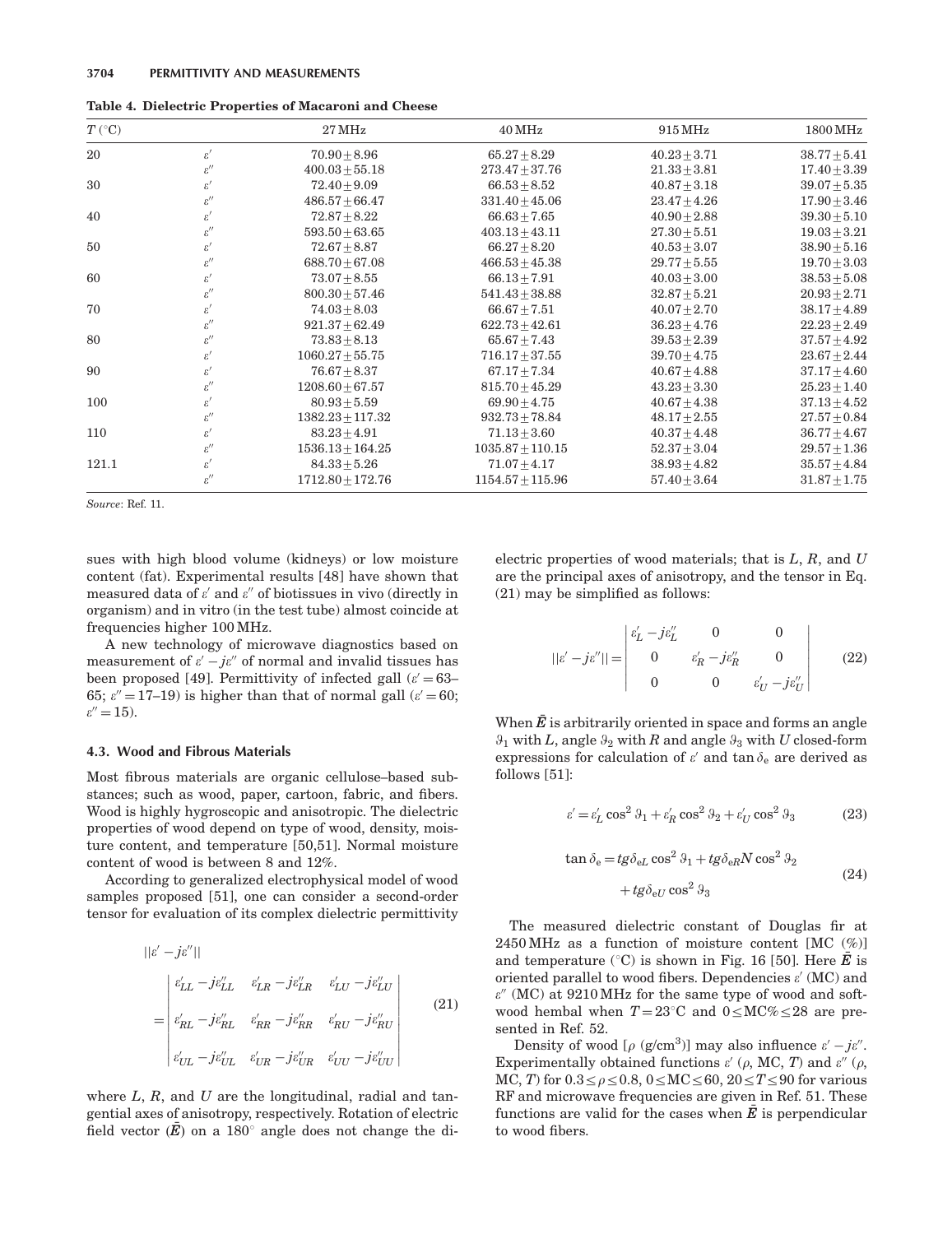| Table 5. Dielectric Properties (Mean $\pm \text{STD}$ ) of Fruits and Nuts at Five Temperatures and Four Frequencies |  |
|----------------------------------------------------------------------------------------------------------------------|--|
|----------------------------------------------------------------------------------------------------------------------|--|

|          |                 | Dielectric Constant |                |                |                | Loss Factor      |                  |                |                |
|----------|-----------------|---------------------|----------------|----------------|----------------|------------------|------------------|----------------|----------------|
|          | Temperature     | Frequency (MHz)     |                |                |                | Frequency (MHz)  |                  |                |                |
| Material | $({}^{\circ}C)$ | 27                  | 40             | 915            | 1800           | 27               | 40               | 915            | 1800           |
| Apple    | 20              | $72.5 + 0.6$        | $72.6 + 0.7$   | $74.3 + 0.8$   | $67.4 + 0.9$   | $120.4 + 2.1$    | $80.5 + 1.5$     | $8.5 + 0.8$    | $9.9 + 0.1$    |
| $(GD^a)$ | 30              | $71.3 \pm 0.8$      | $71.3 + 0.8$   | $72.3 + 0.7$   | $66.0 + 0.9$   | $143.9 + 2.0$    | $96.4 + 1.4$     | $8.5 + 1.1$    | $8.7 + 0.0$    |
|          | 40              | $69.7 \pm 0.8$      | $69.6 \pm 0.8$ | $70.0 \pm 0.8$ | $64.1 \pm 0.9$ | $171.8 \pm 2.6$  | $115.3 \pm 1.7$  | $8.2 + 0.9$    | $7.6 + 0.0$    |
|          | 50              | $68.1 \pm 0.8$      | $67.9 \pm 0.8$ | $67.8 \pm 1.0$ | $62.1 \pm 1.0$ | $202.2 \pm 3.3$  | $135.8 \pm 2.2$  | $8.3 \pm 0.6$  | $6.9\pm0.1$    |
|          | 60              | $66.5 + 0.8$        | $66.4 + 0.9$   | $65.6 + 1.0$   | $60.1 + 1.0$   | $234.1 + 4.3$    | $157.4 + 2.7$    | $8.7 + 0.3$    | $6.7 + 0.1$    |
| Apple    | 20              | $74.6 \pm 0.6$      | $74.7 \pm 0.5$ | $77.0\pm0.0$   | $70.4 \pm 0.5$ | $92.0 \pm 0.9$   | $61.1 \pm 0.8$   | $10.0 + 1.4$   | $10.8\pm0.2$   |
| $(RD^a)$ | 30              | $72.7 \pm 0.8$      | $72.8 \pm 0.7$ | $74.5 \pm 0.2$ | $68.3 \pm 0.4$ | $109.1 \pm 0.6$  | $72.8 \pm 0.6$   | $9.4 + 1.8$    | $9.4 + 0.7$    |
|          | 40              | $70.6 \pm 0.8$      | $70.8 \pm 0.8$ | $71.5 \pm 0.1$ | $66.1 \pm 0.5$ | $130.7 \pm 1.1$  | $87.5 \pm 0.8$   | $10.0 \pm 2.5$ | $8.3 + 0.7$    |
|          | 50              | $68.7 \pm 0.9$      | $68.7 \pm 0.8$ | $68.9 \pm 0.2$ | $64.0 \pm 0.5$ | $153.8 \pm 1.6$  | $103.1 \pm 1.3$  | $9.8 + 2.8$    | $7.4 \pm 0.8$  |
|          | 60              | $66.8 \pm 1.0$      | $66.8 \pm 0.8$ | $67.1 \pm 0.5$ | $62.0 \pm 0.8$ | $178.6 \pm 2.3$  | $119.9 \pm 1.6$  | $8.9 + 1.9$    | $6.7 \pm 0.7$  |
| Almond   | 20              | $5.9 + 0.1$         | $5.9 + 0.1$    | $1.7 \pm 0.9$  | $5.8 \pm 0.2$  | $1.2 \pm 0.2$    | $1.5 + 0.2$      | $5.7 + 0.5$    | $2.9 + 0.8$    |
|          | 30              | $5.7 + 1.7$         | $5.9 + 1.8$    | $3.2 + 2.3$    | $3.4 + 2.3$    | $0.6 + 0.2$      | $1.1 \pm 0.6$    | $6.4 + 1.8$    | $3.4 + 0.9$    |
|          | 40              | $5.8\pm1.6$         | $6.1 \pm 1.9$  | $3.3\pm2.0$    | $3.6 + 2.1$    | $0.6 + 0.1$      | $1.0\pm0.5$      | $6.0 \pm 1.3$  | $3.5\pm0.7$    |
|          | 50              | $5.8 + 1.6$         | $6.2 + 1.8$    | $3.4 + 0.5$    | $4.2 \pm 1.6$  | $0.6 + 0.3$      | $1.1 \pm 0.6$    | $5.7 \pm 0.1$  | $3.4 + 0.2$    |
|          | 60              | $6.0 \pm 1.5$       | $6.3 \pm 1.8$  | $3.1 \pm 1.4$  | $3.9 + 2.3$    | $0.7 \pm 0.1$    | $1.1 \pm 0.4$    | $6.4 \pm 1.3$  | $3.0 + 1.2$    |
| Cherry   | 20              | $91.2 + 0.1$        | $85.0 + 0.4$   | $73.7 + 0.1$   | $70.9 + 0.1$   | $293.0 + 4.3$    | $198.5 + 2.9$    | $16.4 + 0.0$   | $16.0 + 0.2$   |
|          | 30              | $91.4\pm0.9$        | $84.0 \pm 0.8$ | $72.0 \pm 0.3$ | $69.7\pm0.3$   | $363.1 \pm 11.2$ | $245.7 \pm 7.6$  | $17.2\pm0.5$   | $15.1 \pm 0.6$ |
|          | 40              | $91.0 \pm 2.0$      | $82.4 \pm 1.6$ | $69.6 \pm 0.7$ | $67.8 \pm 0.6$ | $44.01 \pm 26.6$ | $297.5 \pm 18.0$ | $18.3 \pm 1.0$ | $14.6\pm0.9$   |
|          | 50              | $89.6 \pm 3.6$      | $79.9 + 2.7$   | $66.7 + 1.6$   | $65.2 + 1.5$   | $501.9 + 37.2$   | $338.9 + 25.1$   | $19.3 \pm 1.4$ | $14.2 \pm 1.1$ |
|          | 60              | $89.8 + 5.5$        | $78.5 \pm 3.8$ | $64.1 \pm 1.8$ | $62.8 \pm 1.6$ | $565.4 \pm 54.0$ | $381.8 \pm 36.6$ | $20.4 \pm 1.9$ | $14.1 \pm 1.4$ |
| Grape    | 20              | $89.0 + 5.1$        | $82.7 \pm 1.8$ | $72.7 + 2.5$   | $72.1 + 1.2$   | $202.4 + 9.3$    | $137.8 + 7.0$    | $12.1 + 0.0$   | $12.6 \pm 0.1$ |
| Fruit    | 30              | $90.3\pm6.8$        | $81.9 \pm 2.7$ | $70.8 \pm 2.3$ | $70.2 \pm 1.1$ | $242.6 \pm 8.9$  | $165.2 \pm 6.9$  | $12.5 \pm 0.2$ | $11.5 \pm 0.2$ |
|          | 40              | $91.9 + 9.2$        | $81.4 \pm 4.0$ | $68.5 \pm 2.1$ | $68.2 + 1.1$   | $291.4 \pm 9.0$  | $198.4 \pm 7.3$  | $13.3 \pm 0.4$ | $10.9 + 0.2$   |
|          | 50              | $93.8 \pm 11.3$     | $80.9 + 5.2$   | $66.1 + 2.1$   | $66.0 \pm 0.9$ | $345.3 \pm 7.8$  | $235.2 \pm 6.9$  | $14.2 \pm 0.3$ | $10.7 \pm 0.2$ |
|          | 60              | $96.5 \pm 14.0$     | $80.8 + 6.6$   | $63.7 \pm 2.0$ | $63.7\pm0.8$   | $401.1 \pm 5.8$  | $273.3 \pm 5.8$  | $15.5 \pm 0.3$ | $10.7 \pm 0.2$ |
| Orange   | 20              | $84.0 + 0.1$        | $81.0 + 0.1$   | $72.9 + 1.9$   | $72.5 + 0.1$   | $223.3 + 0.6$    | $151.6 + 0.3$    | $16.5 + 2.8$   | $14.8 \pm 0.5$ |
|          | 30              | $82.2 \pm 0.3$      | $78.5 \pm 0.3$ | $70.6 \pm 1.8$ | $70.7 \pm 0.3$ | $267.9 \pm 1.8$  | $181.6 \pm 1.1$  | $17.8 \pm 2.7$ | $13.9 \pm 0.5$ |
|          | 40              | $80.2 \pm 0.7$      | $75.7 \pm 0.6$ | $68.0 + 2.1$   | $68.6 \pm 0.4$ | $318.0 \pm 5.3$  | $215.3 \pm 3.4$  | $18.7 \pm 3.0$ | $13.1 \pm 0.5$ |
|          | 50              | $78.0 \pm 0.5$      | $72.7 \pm 0.4$ | $66.1 + 0.6$   | $65.6 \pm 0.2$ | $367.7 \pm 5.0$  | $248.6 \pm 3.4$  | $17.5 \pm 1.2$ | $12.3 \pm 0.2$ |
|          | 60              | $75.8 + 0.9$        | $69.9 + 0.6$   | $63.2 + 0.7$   | $62.7 + 0.3$   | $418.4 + 6.5$    | $282.8 + 4.3$    | $18.4 + 1.2$   | $12.2 + 0.2$   |
| Walnut   | 20              | $4.9 + 0.0$         | $4.8 \pm 0.0$  | $2.2 + 1.6$    | $2.1 + 0.7$    | $0.6 + 0.0$      | $0.7 + 0.1$      | $2.9 + 0.1$    | $1.8 + 0.2$    |
|          | 30              | $5.0 + 0.1$         | $4.9 \pm 0.1$  | $2.1 \pm 0.3$  | $2.7 \pm 0.2$  | $0.5 \pm 0.1$    | $0.6 + 0.1$      | $2.6 + 0.1$    | $1.6 + 0.2$    |
|          | 40              | $5.1 + 0.1$         | $5.1 \pm 0.1$  | $3.0 \pm 0.1$  | $3.2\pm0.0$    | $0.4 \pm 0.0$    | $0.6 + 0.1$      | $2.3\pm0.1$    | $1.3 + 0.2$    |
|          | 50              | $5.2 + 0.1$         | $5.1 \pm 0.0$  | $3.4 \pm 0.0$  | $3.5 \pm 0.0$  | $0.3 + 0.1$      | $0.5 + 0.1$      | $2.0 \pm 0.0$  | $1.1 \pm 0.1$  |
|          | 60              | $5.3 + 0.0$         | $5.2 + 0.0$    | $3.8 + 0.0$    | $3.7 \pm 0.0$  | $0.4 + 0.1$      | $0.5 + 0.0$      | $1.8 + 0.0$    | $1.0 + 0.1$    |

a GD, Golden Delicious; RD, Red Delicious Source: Ref. 41.

#### 4.4. Resins and Plastics

According to the classification proposed in Ref. 53, resins and plastics are divided into three main groups: (1) no polar high-frequency (HF) dielectrics, including polyethylene, polypropylene, and polyester (2) weak polar and polar HF and low-frequency (LF) dielectrics, including polyformaldegid, rubbers, and polybutadiene; and (3) polar LF dielectrics such as polyamide, epoxide, and polyvinylchloride.

Rubber-based resins are multimolecular substances described by the formula  $(C_5H_8)m$ , where m is the number of molecular chains. Vulcanization (heating of rubber after mixing with sulfur containing matters) of crude rubber allows improving its heatproof properties. The dielectric constant of rubbers in a microwave range has been studied in several works [5,53,54]. For example, temperature dependencies of  $\varepsilon'(T)$  and  $\varepsilon''(T)$  of stearine butadiene rubber (SBR) at 2800 MHz are represented in Ref. 7. These dependencies may be approximated with polynomial expressions:

$$
\varepsilon' = 0.1172 \times 10^{-9} T^5 - 0.6167 \times 10^{-7} T^4 + 0.121 \times 10^{-4} \times T^3
$$
  
\n
$$
- 0.001088T^2 + 0.03727T + 8.821
$$
  
\n
$$
\varepsilon'' = - 0.27561 \times 10^{-11} T^6 + 0.163672 \times 10^{-8} T^5
$$
  
\n
$$
- 0.38772 \times 10^{-6} T^4 + 0.46581 \times 10^{-4} T^3 -
$$
  
\n
$$
- 0.0029782 \times T^2 + 0.096531 \times T - 0.971
$$
 (25)

Similar functions for cured and vulcanized nitrile butadiene rubber (NBR) at 2450 MHz have been measured [54] (see Fig. 17). Experimental data of the complex dielectric permittivity of some rubbers at various frequencies have also been given [5].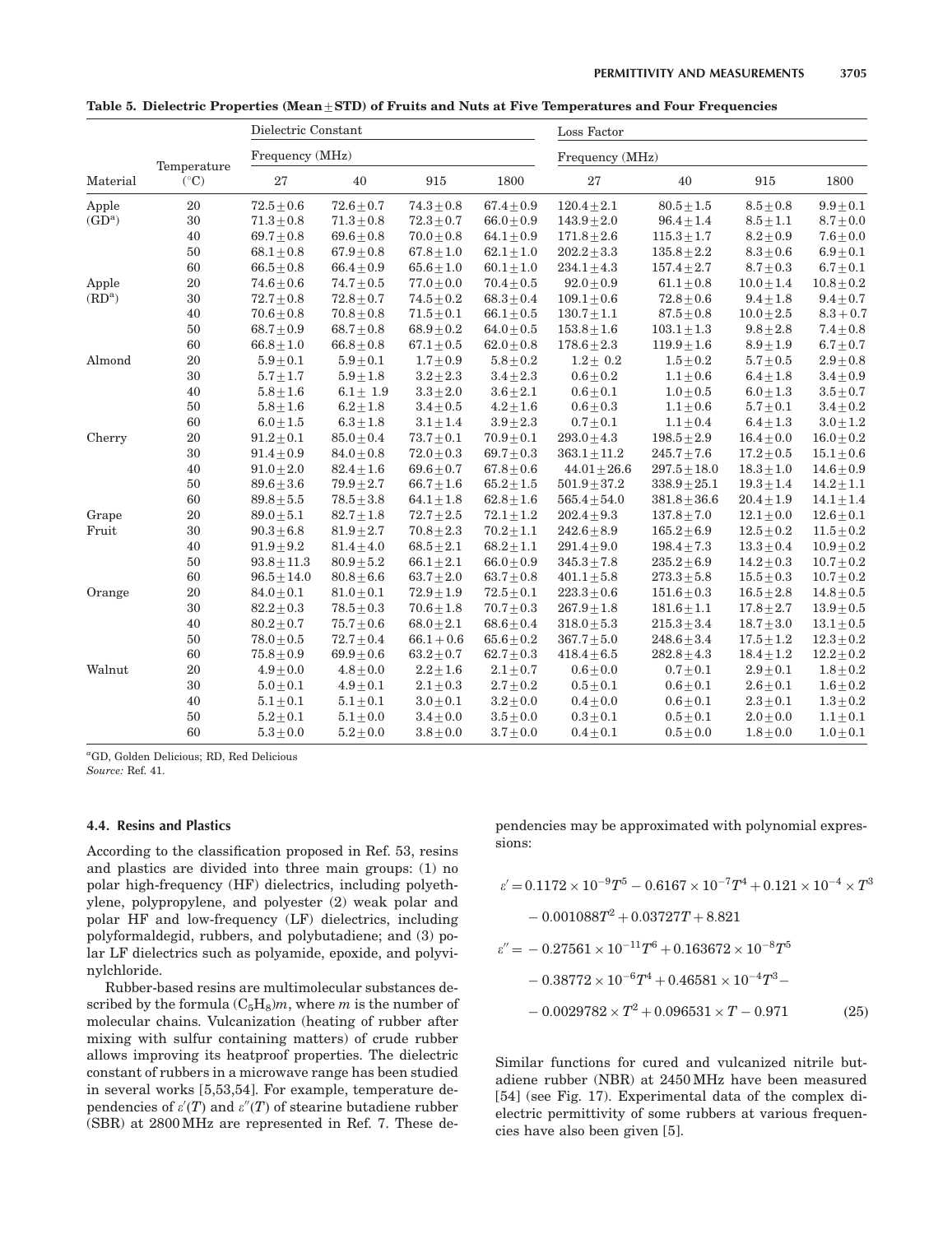|               |                 |                | Loss Factor         |                |                  |                  |                |                |
|---------------|-----------------|----------------|---------------------|----------------|------------------|------------------|----------------|----------------|
|               | Frequency (MHz) |                |                     |                | Frequency (MHz)  |                  |                |                |
| $(^{\circ}C)$ | 27              | 40             | 915                 | 1800           | 27               | 40               | 915            | 1800           |
| 20            | $71.5 + 0.9$    | $64.9 \pm 0.9$ | $47.9 + 0.2$        | $44.5 \pm 0.1$ | $238.1 \pm 0.1$  | $163.3 \pm 0.4$  | $11.7 + 0.1$   | $12.0 \pm 0.2$ |
| 30            | $71.5 + 0.1$    | $63.9 + 0.2$   | $45.9 + 0.9$        | $42.9 + 0.9$   | $277.8 + 8.5$    | $190.2 + 5.4$    | $12.5 + 0.4$   | $11.7 \pm 0.3$ |
| 40            | $73.8 + 0.1$    | $64.5 \pm 0.1$ | $44.6 + 0.6$        | $41.6 + 0.4$   | $332.4 + 16.3$   | $227.5 + 10.5$   | $13.9 + 0.5$   | $11.9 \pm 0.3$ |
| 50            | $79.3 + 1.1$    | $68.5 + 1.6$   | $45.6 + 1.5$        | $42.7 + 1.5$   | $422.5 + 5.9$    | $288.6 + 4.4$    | $16.5 + 0.3$   | $13.2 \pm 0.3$ |
| 60            | $84.5 + 2.5$    | $71.5 + 2.9$   | $45.0 + 2.4$        | $41.9 + 2.2$   | $511.3 + 26.6$   | $349.1 + 18.3$   | $19.1 + 1.0$   | $14.2 \pm 0.7$ |
| 20            | $81.3 + 1.9$    | $69.1 + 0.9$   | $39.9 \pm 0.4$      | $37.5 + 0.5$   | $210.9 + 4.8$    | $149.0 + 3.7$    | $13.4 \pm 1.4$ | $10.6 + 0.6$   |
| 30            | $85.8 + 2.7$    | $72.0 + 1.4$   | $39.2 + 0.0$        | $36.9 + 0.1$   | $244.1 + 3.7$    | $172.4 + 3.0$    | $14.3 + 1.4$   | $10.6 + 0.8$   |
| 40            | $94.4 + 1.5$    | $77.3 + 0.9$   | $37.6 + 0.8$        | $35.5 + 0.9$   | $268.7 + 25.1$   | $190.9 + 16.9$   | $15.2 + 2.1$   | $10.6 + 1.2$   |
| 50            | $103.7 + 0.8$   | $83.7 + 0.5$   | $37.2 + 1.3$        | $35.3 + 1.4$   | $314.0 + 42.8$   | $223.1 + 28.1$   | $16.9 + 2.4$   | $11.4 \pm 1.5$ |
| 60            | $113.0 + 3.3$   | $90.4 \pm 2.2$ | $37.8 + 1.6$        | $35.6 \pm 1.7$ | $397.4 \pm 57.8$ | $280.7 \pm 37.9$ | $19.9 + 2.8$   | $12.8 \pm 1.7$ |
| 20            | $90.3 + 13.6$   | $71.2 + 0.3$   | $48.5 + 3.4$        | $47.0 + 0.7$   | $343.9 + 15.1$   | $230.9 \pm 5.9$  | $17.5 + 2.0$   | $13.3 \pm 1.7$ |
| 30            | $105.1 + 21.5$  | $87.2 + 12.1$  | $47.3 + 3.5$        | $45.5 + 0.4$   | $384.7 + 15.2$   | $272.2 + 18.2$   | $21.3 + 3.9$   | $13.9 + 1.9$   |
| 40            | $117.4 + 28.2$  | $95.4 + 16.6$  | $46.4 + 2.9$        | $44.7 + 0.8$   | $446.1 + 19.0$   | $316.5 + 22.4$   | $24.2 + 5.1$   | $14.5 \pm 2.2$ |
| 50            | $128.7 + 33.6$  | $102.9 + 20.0$ | $45.7 + 2.3$        | $44.1 + 1.4$   | $521.8 + 32.1$   | $370.7 + 33.0$   | $26.8 + 5.7$   | $15.4 + 2.5$   |
| 60            | $141.2 + 37.5$  | $111.5 + 22.8$ | $44.5 + 2.0$        | $43.0 + 1.6$   | $582.2 + 28.1$   | $414.5 + 31.7$   | $29.4 + 5.9$   | $16.5 \pm 2.7$ |
| 20            | $80.2 + 0.3$    | $68.6 + 0.4$   | $44.5 + 1.3$        | $42.2 + 1.4$   | $307.8 + 4.9$    | $212.6 + 3.1$    | $16.1 \pm 0.1$ | $12.7 \pm 0.0$ |
| 30            | $83.6 \pm 1.5$  | $70.4 \pm 1.0$ | $43.6 + 0.4$        | $41.5 \pm 0.7$ | $359.7 \pm 10.5$ | $248.0 \pm 7.5$  | $17.5 + 0.6$   | $12.9 \pm 0.4$ |
| 40            | $87.7 + 2.1$    | $72.7 \pm 1.6$ | $42.8 + 0.1$        | $40.7 + 0.1$   | $419.4 \pm 17.3$ | $288.8 \pm 12.0$ | $19.2 + 0.9$   | $13.4 \pm 0.6$ |
| 50            | $92.8 + 1.6$    | $75.9 + 1.2$   | $42.3 + 0.4$        | $40.2 + 0.1$   | $480.3 + 24.5$   | $330.8 + 16.5$   | $21.2 + 1.0$   | $14.1 \pm 0.6$ |
| 60            | $99.4 + 0.0$    | $80.1 \pm 0.0$ | $42.2 + 0.1$        | $40.0 + 0.0$   | $562.7 \pm 3.3$  | $386.7 \pm 2.2$  | $24.0 + 0.1$   | $15.5 \pm 0.0$ |
|               | Temperature     |                | Dielectric Constant |                |                  |                  |                |                |

Table 6. Dielectric Properties (Mean $\pm$ STD) of Four Insect Larvae at Five Temperatures and Four Frequencies

Source: Ref. 41.

Resins such as polyamide and polyimide have wide practical applications in modern microelctronics electrical, and airspace engineering. The dielectric properties of some of these materials at microwave frequencies have been studied closely. In particular,  $\varepsilon'(T)$  and  $\varepsilon''(T)$  of Nylon-6 at 2450 MHz have been obtained [55]. These results are represented in Fig. 18.

Plastic dielectrics have weak interaction with EM fields because of their nonpolar molecular structure. Plastics are often used as package material for foods treated by microwaves. Most of plastics have a very weak linear dependence on temperature at RF and microwave frequencies. For example, the dielectric permittivity and loss factor of plastic materials have been analyzed in by Von Hippel [5] at 10,000 MHz:  $2.5 < \varepsilon' < 6$ ; tan  $\delta_e < 0.05$ . Table 8 lists the dielectric permittivities of selected plastic materials at 2450 MHz.

## 4.5. Ceramics

Ceramics are widely applied in many areas of science and engineering because of their unique features such as high temperature stability of physical properties, low wearability, thermal conductivity, and weight. Dielectric properties of selected ceramics as a function of temperature and frequency have also been studied [5]. The dielectric constant of ceramic may be sufficiently low (Mullite,  $\varepsilon' < 10$ ), average (titanic ceramics N1400-110, N750T,  $30 \le \varepsilon' \le 150$ ) or high  $(TiO_2, CaTiO_3 \text{ and } LaAlO_3, \varepsilon' > 200)$ .

The complex dielectric permittivity of ceramics Hilox-882, which consists of  $\text{Al}_2\text{O}_3$ ,  $\text{SiO}_2$ ,  $\text{MgO}$ ,  $\text{CrO}_2$ , and CaO at two microwave frequencies and three temperatures, is shown in Table 9 [56]. An analytical model that describes the behavior of  $\varepsilon'$  and  $\varepsilon''$  of composite ceramics in temperature range  $0 < C < 2500$  at 2450 MHz has been derived [57]

$$
\varepsilon = \varepsilon_{\text{in}} + 10^{-4}(T - 25) - j \cdot 10^{-3}(T - 25) \tag{26}
$$

Where  $\varepsilon_{\rm in} = 3.9 - j0.46$  is the initial value at  $T = 25^{\circ}$ C.

Several types of ceramics—aluminosilicate and zircona fibre board, alumina, Ni–Zn–ferrite, and PZT ceramics were analyzed at 2422 MHz by Hamlin et al. [58], who treated these materials by microwave in a cylindrical applicator with operating mode  $TM_{010}$ .

Measured values of  $\varepsilon'(T) - j\varepsilon''(T)$  at 3000 MHz for soda lime glass (Corning 0080), borosilicate glass, Mullite MV20, cupric oxide, aluminum nitride, zeolite Fig. 19, alumina cement AC56, zirconia cement, and felt can be found in Ref. 59. Some of these dependencies (zeolite) may

Table 7. Dielectric Permittivity ( $\varepsilon'$ ) and Loss Factor ( $\varepsilon'$ ) of Biotissues at 2450 MHz and Room Temperature

| Tissue                          | Eye       | Brain        | $_{\rm{Fat}}$ | Muscle       | Kidneys        | Skin       | Blood        |
|---------------------------------|-----------|--------------|---------------|--------------|----------------|------------|--------------|
| $\varepsilon' - i\varepsilon''$ | $30 - j8$ | $32 - i15.5$ | $-i0.99$      | $46 - i13.5$ | $44.5 - j14.9$ | $43 - i14$ | $65 - j19.5$ |

Sources: Refs. 46 and 47.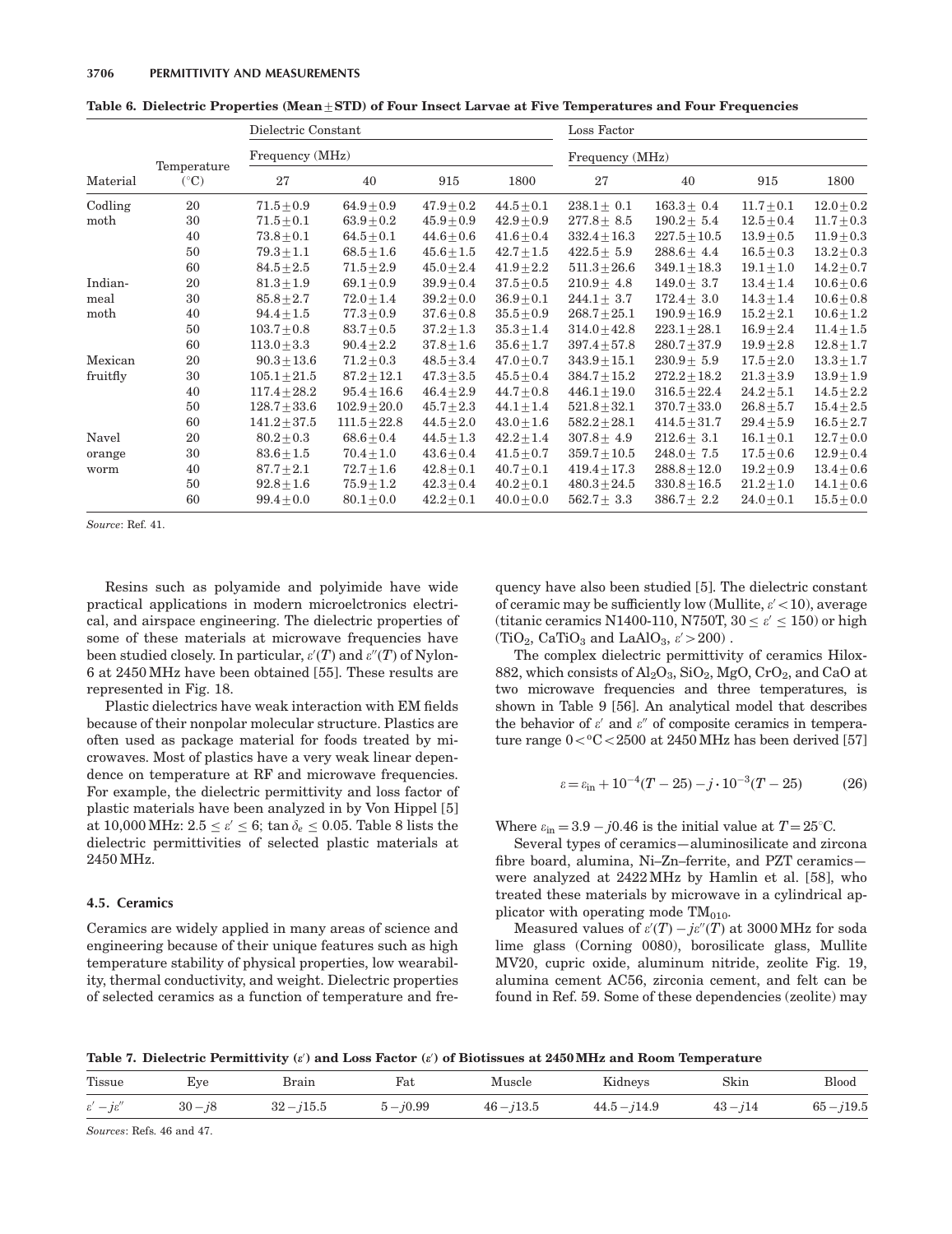







Figure 17. Dielectric permittivity  $(\varepsilon')$  and loss factor  $(\varepsilon'')$  of nitrile butadiene rubber: crude rubber (lines with triangles), vulcanized rubber (lines with circles) [54].

Figure 18. Dielectric permittivity  $(\varepsilon')$  and loss factor  $(\varepsilon'')$  of Nylon-6 [55].

|  |  |  |  |  |  | Table 8. Dielectric Permittivity $(e')$ and Loss Factor $(e')$ of Plastics [5,7] at 2450 MHz |
|--|--|--|--|--|--|----------------------------------------------------------------------------------------------|
|--|--|--|--|--|--|----------------------------------------------------------------------------------------------|

| Material                        | `hina         | Ultem           | Polvetilene    | Polystirol     | Teflon          | Glass         |
|---------------------------------|---------------|-----------------|----------------|----------------|-----------------|---------------|
| $\varepsilon' - i\varepsilon''$ | $5.7 - j0.05$ | $3.5 - i0.0013$ | $2.2 - j0.004$ | $2.5 - j0.001$ | $2.05 - j0.002$ | $7.6 - 0.156$ |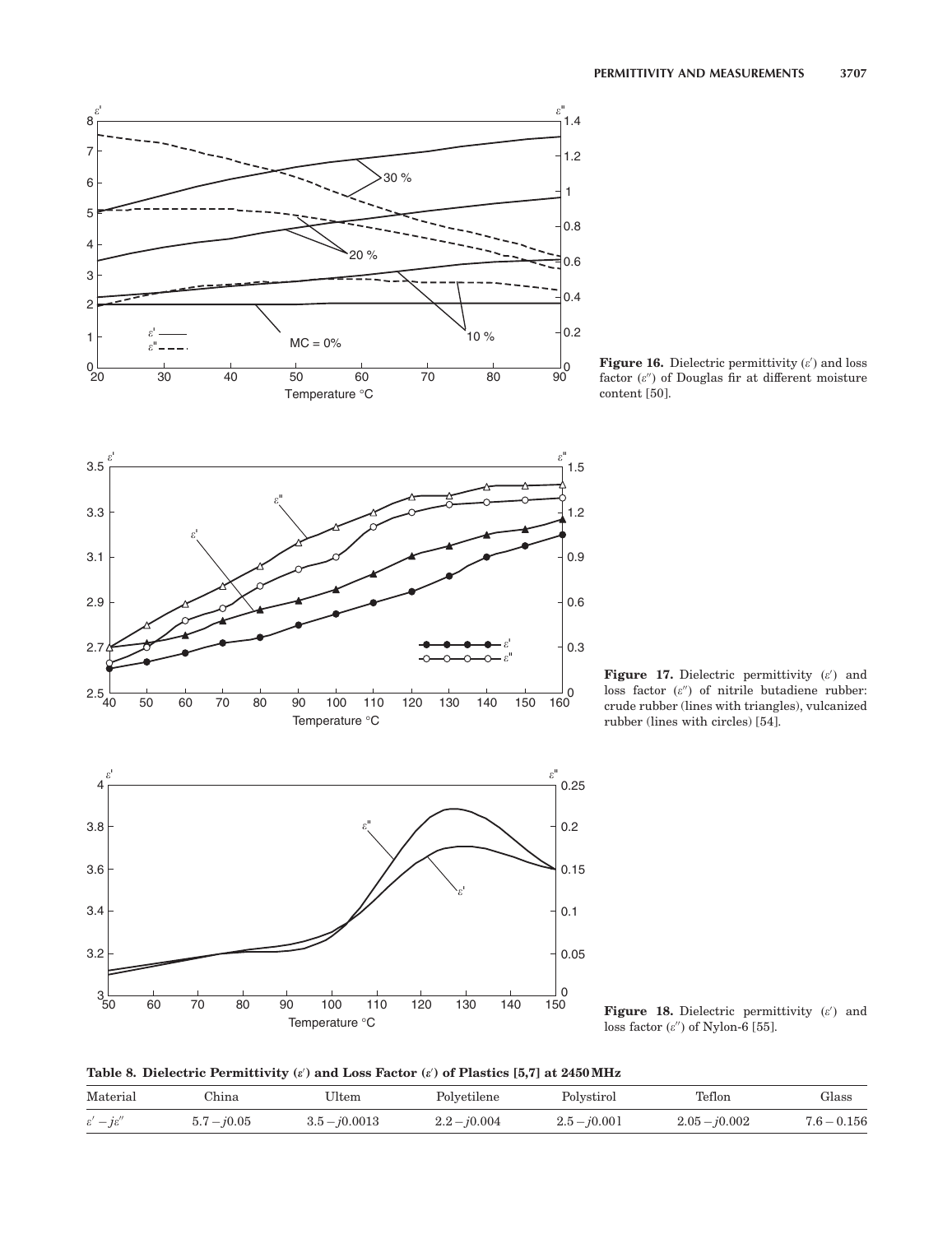

Figure 19. Dielectric permittivity  $(\varepsilon')$  and loss factor  $(\varepsilon'')$  of zeolite ceramics: experiment (solid lines) and approximation (black circles) [59].

Table 9. Dielectric Permittivity  $(\varepsilon')$  and Loss Factor  $(\varepsilon')$  of Ceramic Materials

| f(MHz) | $T = 500$ °C |       | $T = 1000$ °C | $T = 1200$ °C |       |      |
|--------|--------------|-------|---------------|---------------|-------|------|
|        |              |       |               |               |       |      |
| 915    | 9.13         | 0.022 | 10.47         | 0.66          | 13.32 | 3.83 |
| 2450   | 9.13         | 0.087 | 10.86         | 0.53          | 12.66 | 2.01 |

Source: Ref. 56.

## Table 10. Dielectric Permittivity  $(\varepsilon')$  and Loss Factor  $(\varepsilon')$  of Some Soils

| Soil                                   | $MC = 4\%$     |                | $MC = 12\%$    |                | $MC = 20\%$       |                |  |
|----------------------------------------|----------------|----------------|----------------|----------------|-------------------|----------------|--|
|                                        | 1 GHZ          | 3 GHZ          | 1 GHZ          | 3 GHZ          | $1\,\mathrm{GHz}$ | 3 GHZ          |  |
| Sand $(\varepsilon' - j\varepsilon'')$ | $3.33 - j0.13$ | $3.05 - j0.26$ | $11.6 - j0.78$ | $10.8 - j1.04$ | $20.3 - j1.17$    | $19.4 - j1.96$ |  |
| Clay $(\varepsilon' - j\varepsilon'')$ | $3.05 - j0.78$ | $2.88 - j0.73$ | $12.5 - j4.30$ | $11.4 - i2.35$ | $22.2 - i8.87$    | $19.2 - j4.43$ |  |

Source: Ref. 64.

Table 11. Dielectric Permittivity  $(\epsilon')$  and Loss Factor  $(\epsilon')$  of Selected Minerals [66] at 2450 MHz

| Mineral      | $T = 25^{\circ}C$ |          | $T = 100^{\circ}$ C |          | $T = 200$ °C |      | $T = 300$ °C |      |
|--------------|-------------------|----------|---------------------|----------|--------------|------|--------------|------|
|              |                   |          |                     |          |              |      |              |      |
| Chalcocite   | 16.72             | $1.64\,$ | 17.14               | $1.76\,$ | 15.46        | 1.52 | 11.82        | 1.12 |
| Chalcopyrite | 11.01             | 8.02     | 11.41               | 10.20    | 11.20        | 12.5 | 9.01         | 1.41 |

be approximated by expressions:

$$
\varepsilon' = 0.250933T^{0.499713},
$$
  
\n
$$
\varepsilon'' = 0.383887e^{0.0047014 \cdot T} R^2 = 0.962
$$
\n(27)

Where  $R^2$  is the coefficient of determination. Both equations are valid when  $300 < C < 500$ . The dielectric constant of Mullite MV20  $\varepsilon'(T) = 5.3 \sim 7.8$ ,  $\varepsilon''(T) =$  $0.05 \sim 1.3$ ,  $400 \leq C = 1300$  at  $915 \text{ MHz}$  has been investigated [60].

## 4.6. Soils and Minerals

Moisture dependent dielectric constants of many soils (sandy, high-clay, loami and etc.) over RF and microwave frequency ranges have been published by several authors [61–64]. Most of these studied have been carried out in the temperature range ( $5\leq^{\circ}C \leq 25$ ) for fixed values of soils density. As an example in Table 10, complex dielectric permittivity of two types of soils is listed for different moisture content at two microwave frequencies [64].

At 2450 MHz all dry sandy soils may be classified on three groups according to the value of loss factor: sands with low losses  $(\varepsilon'' = 0.0075)$ , sands with average losses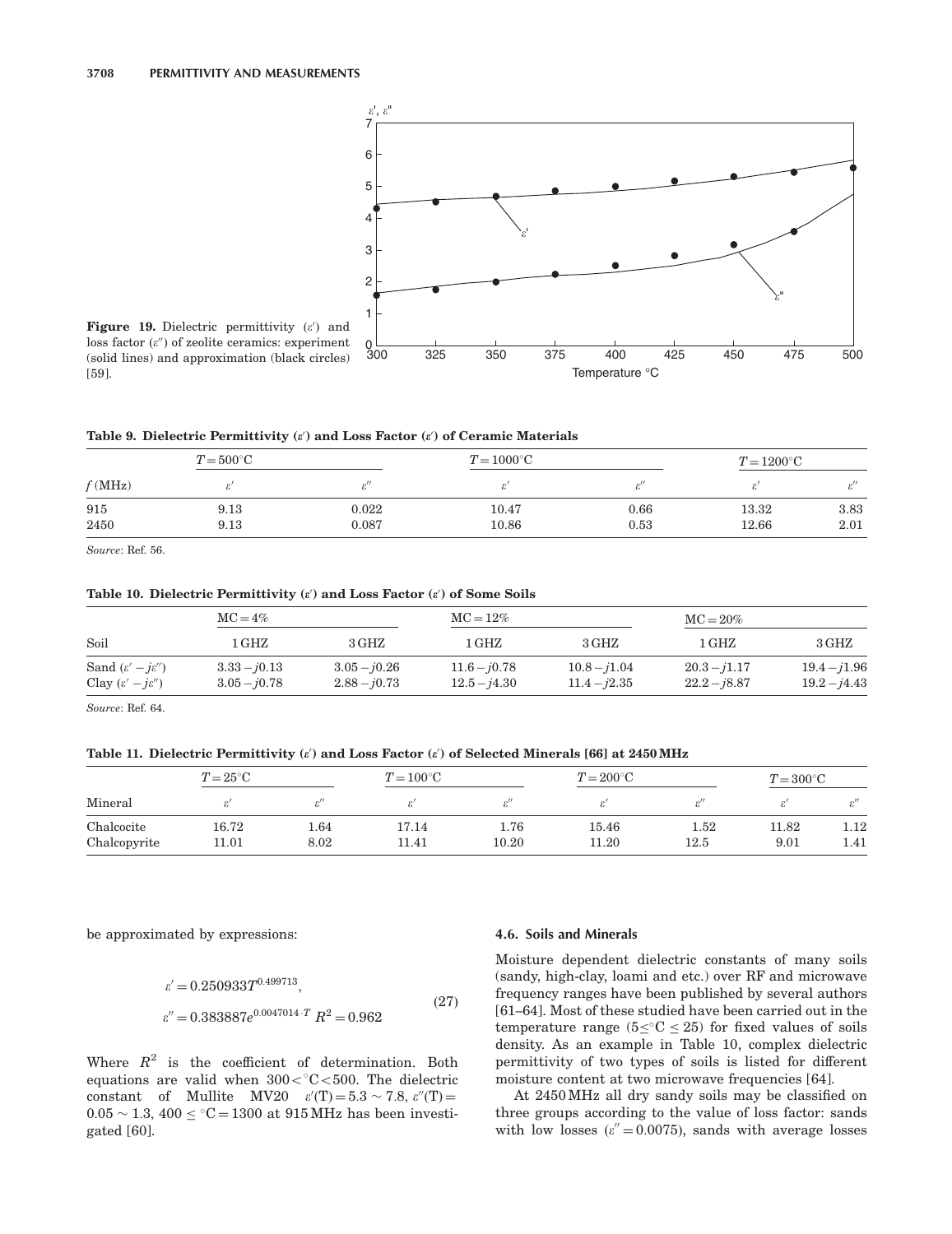$(0.011 < \varepsilon'' < 0.031)$ , and sands with high losses  $(0.05 <$  $\varepsilon''$  < 0.1) [65]. Dry clay soils are characterized by 3.91 <  $\varepsilon' < 4.21$  and  $0.14 < \varepsilon'' < 0.32$ . Dielectric properties of loami soils with moisture content:  $2 < MC < 50\%$  and  $3.49 < \varepsilon' <$  $32.53$  and  $0.22 < \varepsilon'' < 1.3$ .

EM fields are used today in mining industry, geology, road building technologies, and so on. Determination of dielectric properties of minerals allows more accurate mathematical modeling of physical processes of EM waves interaction with lossy media. The open-end-coaxial line method has been utilized [63] for measuring  $\varepsilon'(f,T)$   $j\varepsilon''(f,T)$  of over 60 minerals in the temperature range 25–325°C and frequency range  $300 \le f$ , MHz  $\le 3000$ . Some of these experimental data at 2450 GHz are given in Table 11. Most minerals exhibit increasing values of  $\varepsilon'$ and  $\varepsilon$ <sup>"</sup> versus temperature, except for minerals presented in Table 11 which have complicated dependencies  $\varepsilon'(T)$  and  $\varepsilon''(T)$  [66].

## 5. CONCLUSION

Wide applications of dielectric materials require the knowledge of their dielectric properties. We have represented data about dielectric permittivity for some of these materials in RF and microwave ranges. Many of the experimental results given in Section 4 have been implemented in mathematical models of RF and microwave technological applicators developed at Washington State University.

Three main factors—frequency, temperature and moisture content—which significantly influence the value of  $\varepsilon' - j\varepsilon''$  are analyzed in details. In many cases, the nonlinear characteristic of temperature dependences of dielectric permittivity dictates that the physical processes in RF and microwave systems are highly coupled EM and heat conduction problem. A major challenge in RF and microwave heating research and development is to design RF applicators and microwave cavities that provide uniform E-field patterns in treated materials. With precise measurements of dielectric and thermal properties for different materials, great success of new designs in industrial implementations will be expected in the future.

#### BIBLIOGRAPHY

- 1. M. N. Afsar, J. R. Birch, and R. N. Clarke, The measurement of the properties of materials, Proc. IEEE 74:183–199 (1986).
- 2. J. Krupka and R. G. Geyer, Loss-angle measurement, Wiley Encyclopedia of Electrical and Electronics Engineering Online, Wiley, New York, 1999.
- 3. S. Aditya and A. Arokiaswami, Microwave measurement instrumentation, Wiley Encyclopedia of Electrical and Electronics Engineering Online, Wiley, New York, 1999.
- 4. R. Bartnikas, Dielectric measurement, Wiley Encyclopedia of Electrical and Electronics Engineering Online, Wiley, New York, 1999.
- 5. A. Von Hippel, Dielectrics and Waves, Wiley, New York, 1954.
- 6. P. S. Neelakanta, Handbook of Electromagnetic Materials: Monolithic and Composite Versions of Their Application, CRC Press LLC, Boca Raton, FL, 1995.
- 7. A. C. Metaxas and R. J. Meredith, Industrial Microwave Heating, Peter Peregrinus, London, 1983.
- 8. S. Ryynänen, The electromagnetic properties of food materials: A review of the basic principles, J. Food Eng. 29:409– 429 (1995).
- 9. S. O. Nelson, Review and assessment of radio-frequency and microwave energy for stored-grain insect control, Trans. ASAE 39:1475–1484 (1996).
- 10. S. C. Harvey and P. Hoekstra, Dielectric relaxation spectra of water adsorbed on lysozyme, J. Phys. Chem. 76:2987–2994 (1972).
- 11. Y. Wang, T. Wig, J. Tang, and L. M. Hallberg, Dielectric properties of food relevant to RF and microwave pasteurization and sterilization, J. Food Eng. 57:257–268 (2003).
- 12. J. Tang, H. Feng, and M. Lau, Microwave heating in food processing, in X. Young and J. Tang, eds., Advances in Bioprocessing Engineering, World Scientific, 2002.
- 13. P. Debye, Polar Molecules, The Chemical Catalog Co., New York, 1929.
- 14. S. Mashimo, S. Kuwabara, S. Yagihara, and K. Higasi, Dielectric relaxation time and structure of bound water in biological materials, J. Phys. Chem. 91:6337–6338 (1987).
- 15. P. Gregory, R. N. Clarke, T. E. Hodgetts, and G. T. Symm, RF and Microwave Dielectric Measurements upon Layered Materials Using Reflectrometric Coaxial Sensor, Natl. Phys. Lab. Report DES 125, 1993.
- 16. C. W. Macosko, Rheology, Principles, Measurements, and Applications, VCH Publishers, Cambridge, UK, 1994.
- 17. J. G. Trump, Dielectric materials and their applications, in A. R. von Hippel, ed., Dielectric Properties and Waves, Wiley, New York, 1954.
- 18. B. D. Roebuck and S. A. Goldblith, Dielectric properties of carbohydrayte-water mixtures at microwaye frequencies, J. Food Sci. 37:199–204 (1972).
- 19. S. Wang, J. Tang, R. P. Cavalieri, and D. Davis, Differential heating of insects in dried nuts and fruits associated with radio frequency and microwave treatments, Trans. ASAE 46:1175–1182 (2003).
- 20. H. Feng, J. Tang, and R. P. Cavalieri, Dielectric properties of dehydrated apples as affected by moisture and temperature, Trans. ASAE 45:129–135, 2002.
- 21. R. F. Schiffmann, Food product development for microwave processing, Food Technol. 40:94–98 (1986).
- 22. R. E. Mudgett, Dielectric properties of foods, in R. V. DeCareau, ed., Microwaves in the Food Processing Industry, Academic Press, New York, 1985.
- 23. S. O. Nelson, J. Forbus, and K. Lawrence, Permittivity of fresh fruits and vegetables at 0.2 to 20 GHz, J. Microwave Power Electromagn. Energy 29:81-93 (1994).
- 24. M. A. Stuchly and S. S. Stuchly, Coaxial line reflection methods for measuring dielectric properties of biological substances at radio and microwave frequencies—a review, IEEE Trans. Instrum. Meas. 29:176–183 (1980).
- 25. D. V. Blackham and R. D. Pollard, An improved technique for permittivity measurement using a coaxial probe, IEEE Trans. Instrum. Meas. 46:1093–1099 (1997).
- 26. G. P. Otto and W. C. Chew, Improved calibration of a large open-ended coaxial probe for dielectric measurements, IEEE Trans. Instrum. Meas. 40:742–746 (1991).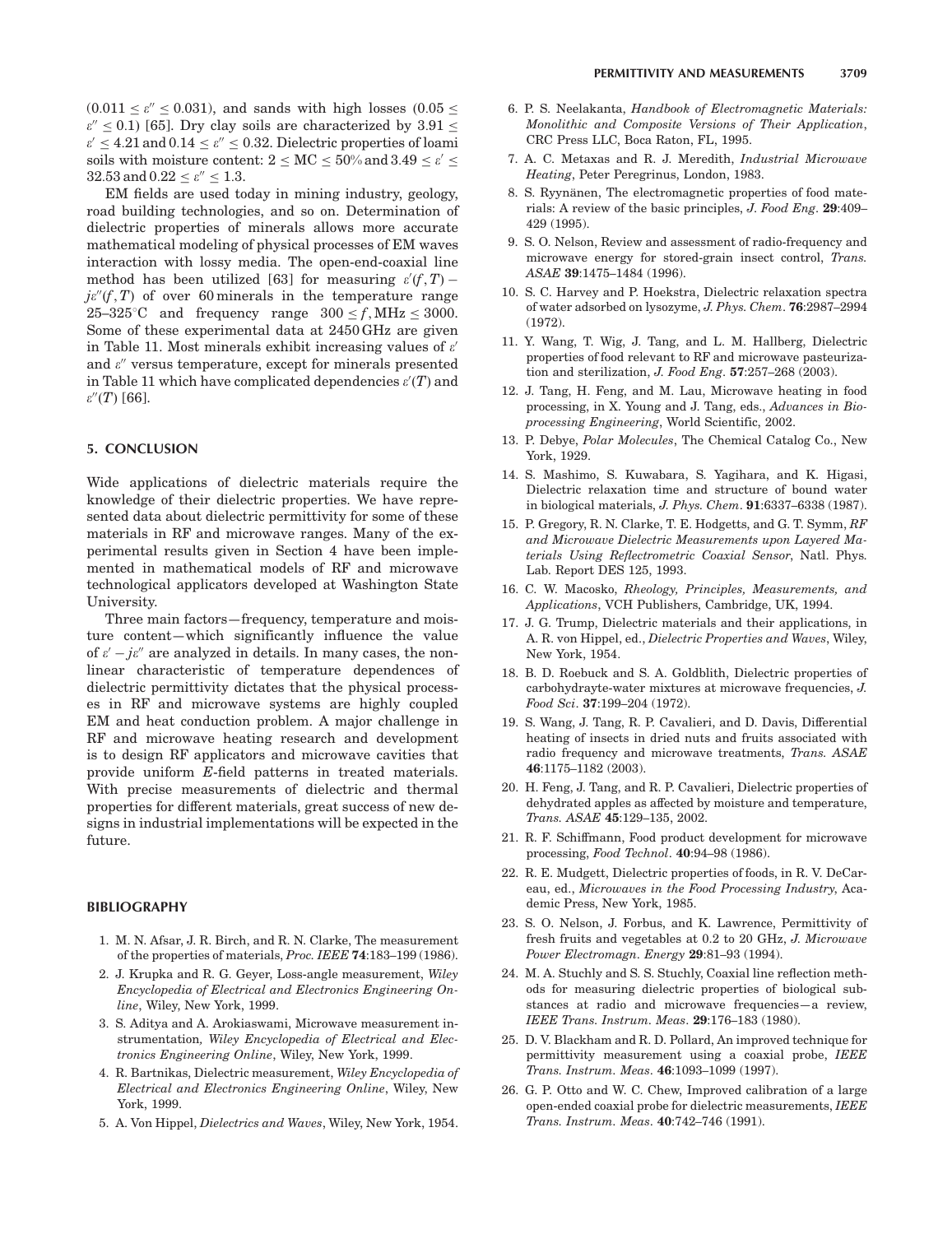#### 3710 PERMITTIVITY AND MEASUREMENTS

- 27. J. de los Santos, D. Garsia, and J. A. Eiras, Dielectric characterization of materials at microwave frequency range, Mater. Res. 6:97–101 (2003).
- 28. M. Arai, J. G. P. Binner, and T. E. Cross, Estimating errors due to sample surface roughness in microwave complex permittivity measurements obtained using a coaxial probe, Electron. Lett. 31:115–117 (1995).
- 29. D. K. Ghodgaonkar, V. V. Varadan, and V. K. Varadan, A free space method for measurement of dielectric constants and loss tangents at microwave frequencies, IEEE Trans. Instrum. Meas. 37:789–793 (1989).
- 30. C. C. Courtney, Time-domain measurement of the electromagnetic properties of materials, IEEE Trans. Microwave Theory Tech. 46:517–522 (1998).
- 31. V. V. Komarov. and V. V. Yakovlev, Modeling control over determination of dielectric properties by perturbation technique, Microwave Opt. Technol. Lett. 39N(6):443–446 (2003).
- 32. L. Chen, C. K. Ong, and B. T. Tan, Amendment of cavity perturbation method for permittivity measurement of extremely low-loss dielectrics, IEEE Trans. Instrum. Meas. 48:1031–1037 (1999).
- 33. A. W. Kraszewski and S. O. Nelson, Observation on resonant cavity perturbation by dielectric objects, IEEE Trans. Microwave Theory Tech. 40:151–155 (1992).
- 34. J. Krupka, D Cros, M. Auburg, and P. Guillon, Study of whispering gallery modes in anisotropic single-crystal dielectric resonators, IEEE Trans. Microwave Theory Tech. 42:56–61 (1994).
- 35. J. N. Ikediala, J. Hansen, J. Tang, S. R. Drake, and S. Wang, Development of saline-water-immersion technique with RF energy as a postharvest treatment against codling moth in cherries, Postharvest Bio. Technol. 24:25–37 (2002).
- 36. M. Kent, Electrical and Dielectric Properties of Food Materials, COST 90bis Production, Science and Technology Publishers, Hornchurch, Essex, UK, 1987.
- 37. N. E. Bengtsson and P. O. Risman, Dielectric properties of foods at 3 GHz as determined by a cavity perturbation technique, J. Microwave Power EM Energy 6:107–123 (1971).
- 38. J. Tang, J. N. Ikediala, S. Wang, J. Hansen, and R. Cavalieri, High-temperature-short-time thermal quarantine methods, Postharvest Bio. Technol. 21:129–145 (2000).
- 39. S. Wang, J. N. Ikediala, J. Tang, J. Hansen, E. Mitcham, R. Mao, and B. Swanson, Radio frequency treatments to control codling moth in in-shell walnuts, Postharvest Bio. Technol. 22:29–38 (2001).
- 40. S. Wang, J. Tang, J. A. Johnson, E. Mitcham, J. D. Hansen, R. Cavalieri, J. Bower, and B. Biasi, Process protocols based on radio frequency energy to control field and storage pests in in-shell walnuts, Postharvest Bio. Technol. 26:265–273 (2002).
- 41. S. Wang, J. Tang, J. A. Johnson, E. Mitcham, J. D. Hansen, G. Hallman, S. R. Drake, and Y. Wang, Dielectric properties of fruits and insect pests as related to radio frequency and microwave treatments, Biosyst. Eng. 85:201–212 (2003).
- 42. C. C. Lu, H. Z. Li, and D. Gao, Combined electromagnetic and heat conduction analysis of rapid rewarming of cryopreserved tissues, IEEE Trans. Microwave Theory Tech. MTT-48:2185–2190 (2000).
- 43. F. A. Gibbs, Clinical evaluation of a microwave/radiofrequency system (BSD Corporation) for induction of local and regional hyperthermia, Int. J. Microwave Power EM Energy 16:185–192, (1981).
- 44. J. C. Lin, S. Hirai, C. L. Chiang, W. L. Hsu, J. L. Su, and Y. J. Wang, Computer simulation and experimental studies of SAR distributions of interstitial arrays of sleeved-slot microwave antennas for hyperthermia treatment of brain tumors, IEEE Trans. Microwave Theory Tech. MTT-48:2191-2198 (2000).
- 45. M. F. Iskander and C. H. Durney, Microwave methods of measuring changes in lund water, Int. J. Microwave Power EM Energy 18:265–275 (1983).
- 46. M. A. Stuchly and S. S. Stuchly, Dielectric properties of biological substances—tabulated international, Int. J. Microwave Power EM Energy 15:19-26 (1980).
- 47. R. Pethig, Dielectric properties of biological materials: Biophysical and medical applications, IEEE Trans. Electric. Insul. EI-19:453–474 (1984).
- 48. A. Kraszewski, M. A. Stuchly, S. S. Stuchly, and A. M. Smith, In vivo and in vitro dielectric properties of animal tissues at radio frequencies, Electromagnetics 3:421–432 (1982).
- 49. S. B. Kumar, K. T. Mathew, U. Raveendranath, and P. Augustine, Dielectric properties of certain biological materials at microwave frequencies, Int. J. Microwave Power EM Energy 36:67–75 (2001).
- 50. W. Tinga, Multiphase Dielectric Theory Applied to Cellulose Mixtures, Ph.D. thesis, Univ. Alberta, Canada, 1969.
- 51. G. I. Torgovnikov, Dielectric Properties of Wood and Wood Based Materials, Springer-Verlag, Berlin, 1993.
- 52. W. A. Voss, Factors affecting the operation of high-power microwave heating systems for lumber processing, IEEE Trans. Indust. Gener. Appl. GE-20:234–243 (1966).
- 53. D. M. Kazarnovskiy and S. A. Yamanov, Radio Engineering Materials, Vishaya Shkola Issue, Moscow, 1972 (in Russian).
- 54. J. M. Catala-Civera, S. Giner-Maravilla, D. Sanchez-Hernandez, and E. de las Reyes, Pressure-aided microwave rubber vulcanization in a ridged three-zone cylindrical cavity, Int. J. Microwave Power EM Energy 35:92–104 (2000).
- 55. F. Liu, I. Turner, E. Siores, and P. Groombridge, A numerical and experimental investigation of the microwave heating of polymer materials inside a ridge waveguide, Int. J. Microwave Power EM Energy 31:71–82 (1996).
- 56. M. Arai et al., Elevated temperature dielectric property measurements: Results of a parallel measurement program, Proc. Symp. Microwave Theory Appl. Mater. Process. II 36:539–546, 1993.
- 57. J. Braunstein, K. Connor, S. Salon, and L. Libelo, Investigation of microwave heating with time varying material properties, IEEE Trans. Magn. MAG-35:1813–1816 (1999).
- 58. M. G. Hamlin, A. L. Bowden, and N. G. Evans, Measurement and use of high temperature dielectric properties in ceramic processing, Proc. Int. Conf. Microwave and High-Frequency Heating'95, Cambridge, UK, 1995, pp. 11–14.
- 59. W. Xi and W. Tinga, Error analysis and permittivity measurements with re-entrant high-temperature dielectrometer, Int. J. Microwave Power EM Energy 28:104–112 (1993).
- 60. W. Xi and W. Tinga, A high temperature microwave dielectrometer, Proc. Symp. Microwave Theory Appl. Mater. Process. 34:215–224 (1991).
- 61. P. Hoekstra and A. Delaney, Dielectric properties of soils at UHF and microwave frequencies, J. Geophys. Res. 79:1699– 1708 (1974).
- 62. J. E. Hipp, Soil electromagnetic parameters as a function of frequency, soil density and soil moisture, Proc. IEEE 62:98– 103 (1974).